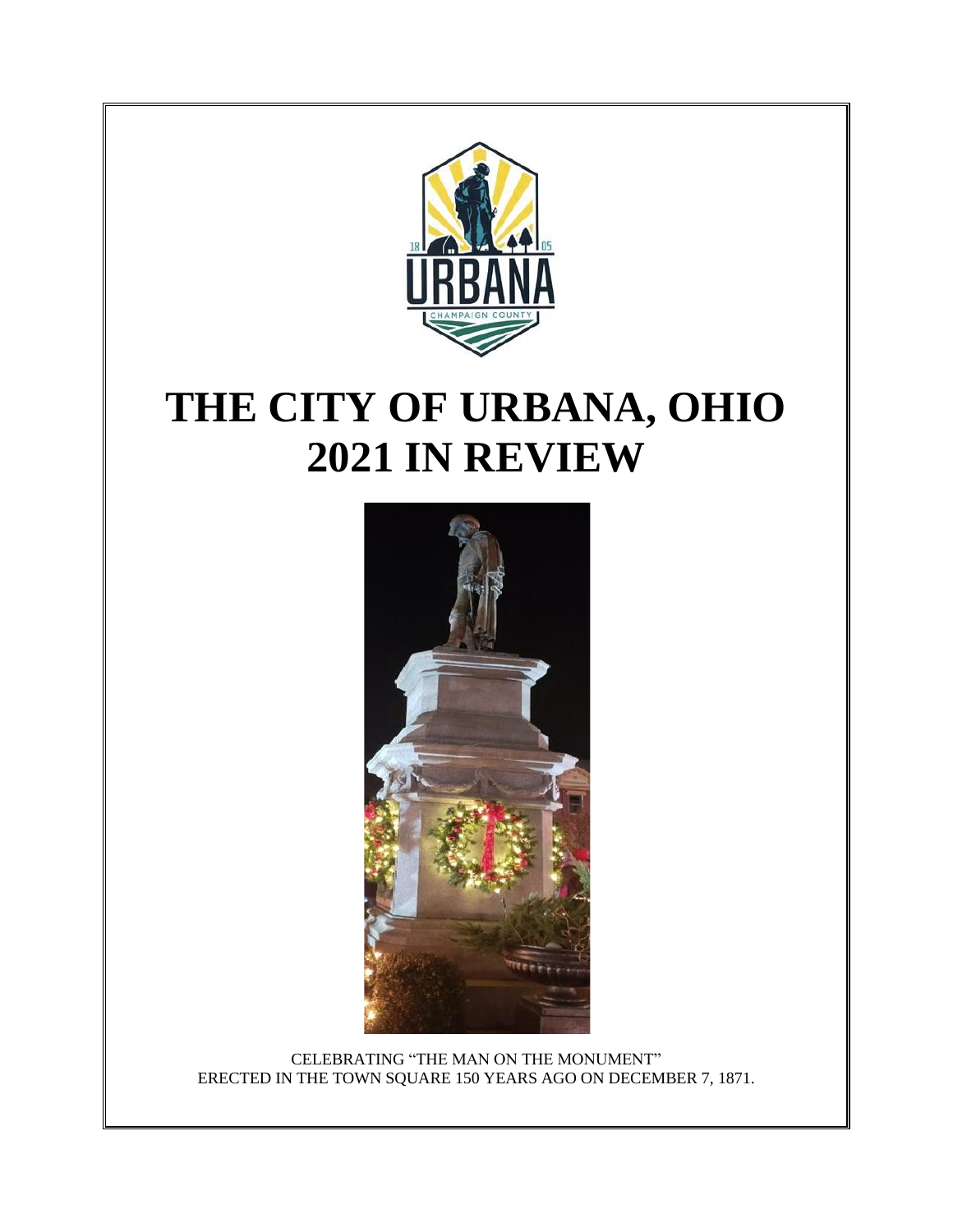## **TABLE OF CONTENTS**

| <b>Title</b>        | Page |
|---------------------|------|
|                     |      |
|                     |      |
| Cemetery            |      |
|                     |      |
| Engineering         |      |
| Finance             |      |
| Fire & EMS          |      |
| Law Office          |      |
|                     |      |
| Police              |      |
| <b>PUBLIC WORKS</b> |      |
|                     |      |
| Water               |      |
|                     |      |
| Sewer               |      |
| <b>Street</b>       |      |
| Technology          |      |
|                     | 28   |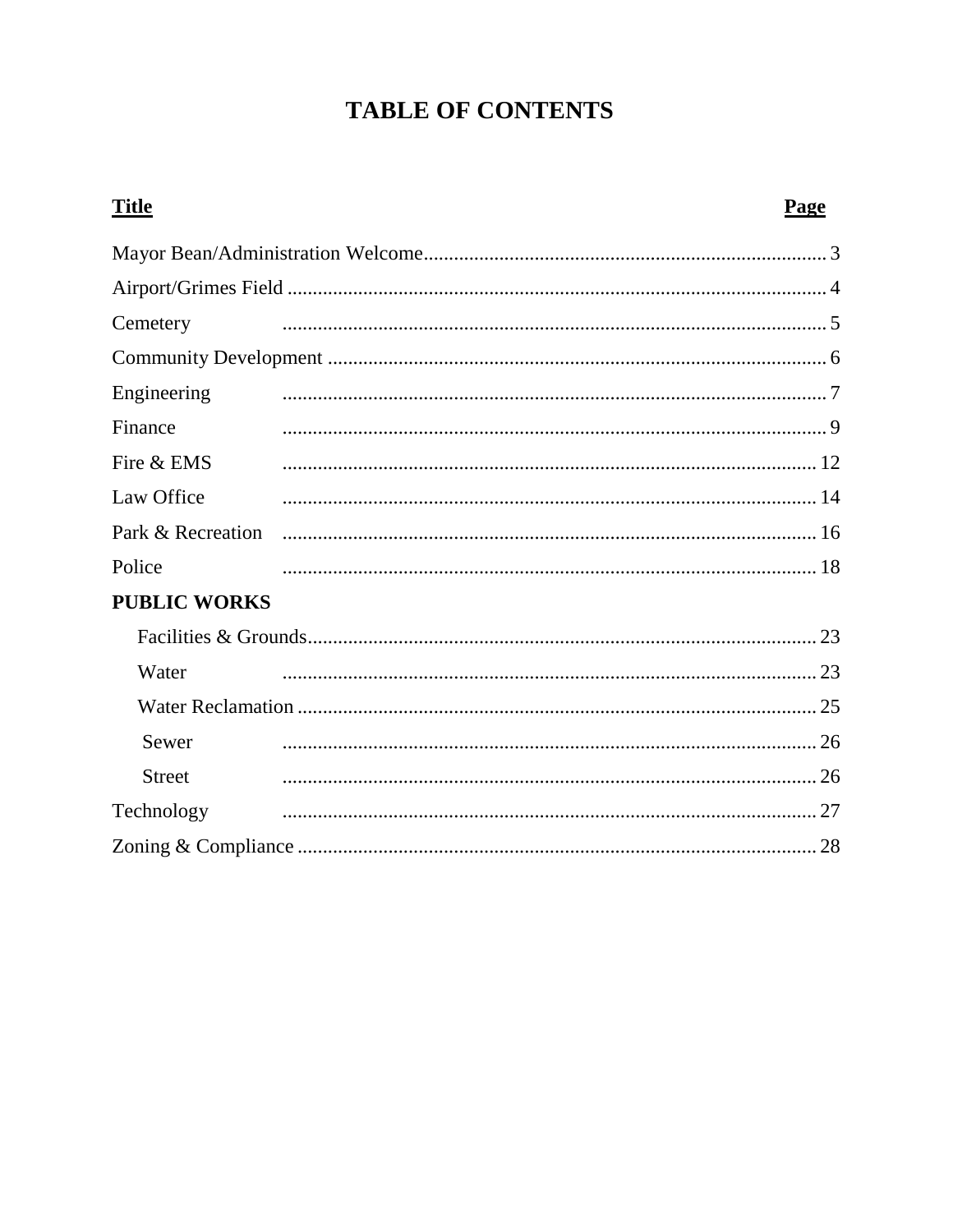

205 S. Main Street Urbana, Ohio 43078 http://www.urbanaohio.com 937-652-4300

Dear Citizens of Urbana,

Did you breathe a sigh of relief or are you looking forward to a fresh start? In the blink of an eye, 2021 has come and gone, and as we head into 2022, let's take time to reflect on how challenging and yet in many ways how successful the last year was. No one wanted to relive 2020; a year of pandemic, social strife, economic crisis and climate catastrophes. 2021 promised to be better: people were being vaccinated; jobs were returning and a degree of congregant life was returning, but moving through the year we again experienced a world turned upside-down. Communities wanted change; they wanted things to be different, but change doesn't come just by wishing for it; change requires individuals and groups to act, not just wringing their hands on the sidelines or posting discontent on social media. Change happens when we work together, and that we did.

Amid hope, our community embraced what we experienced, and continued forging ahead despite the "winds of woe" which could have altered many a course. When we think of what makes Urbana so special, a number of things come to mind, but when all is said and done, it's all about the *people*; and we're not alone; businesses also think that way, which is why our city continues to attract new development and expansion opportunities. They want to be where the families can stretch out a bit, away from the hustle and bustle of urban life. We needed to be resilient, and we were. We didn't endure the challenges of this past year by remaining idle; we maintained our forward thinking, and continued on.

Please take time to review each of the accompanying division summaries, and allow us to "toot our horns a bit"; celebrate the City's successes and share plans for the new year.

After several years of planning and design, work was completed on the Sanitary Sewer project, which reduced the burden on the system that serves Bon Air Dr., Miller Dr. and areas further east, by connecting it with the interceptor on Powell Avenue.

Legacy Place, an affordable senior housing project, is a textbook case of community collaboration, both public and private. From concept discussions in early 2018, the development firm began renovating the former North and South Elementary Schools and the Douglas Hotel into senior living apartments. In the Summer both the former North and South buildings opened for occupancy, with the former Douglas targeted to open in the 1<sup>st</sup> quarter of '22.

Along with the renovation of 'The Douglas', several buildings in the downtown area are also being renovated, creating expanded opportunities for retail and residential living.

Work was completed on two (2) significant infrastructure projects that will improve city-provided utility services in the 2nd Ward. The Phase 2A Water and Sanitary Sewer Replacement Project along Scioto St. and Crescent Dr. will provide more reliable service to the residents and businesses in this area.

In July, the Sutphen Corporation announced they were building a new 160,000 square foot facility in Urbana to consolidate all their area operations into one (1) location, and they broke ground on October  $13<sup>th</sup>$ . This project is anticipated to retain 160 jobs and bring an additional 20-25 jobs to the community.

We endured a year that was termed "unprecedented", and we survived (succeeded). We made things happen, and with your support we will keep the momentum going into 2022, and confront the challenges that lie ahead.

Sincerely,

Bill Bean -- Mayor Kerry Brugger – Director of Administration

*"Planning is a process of choosing among those many options. If we do not choose to plan, then we choose to have others plan for us." -- Richard I. Winwood*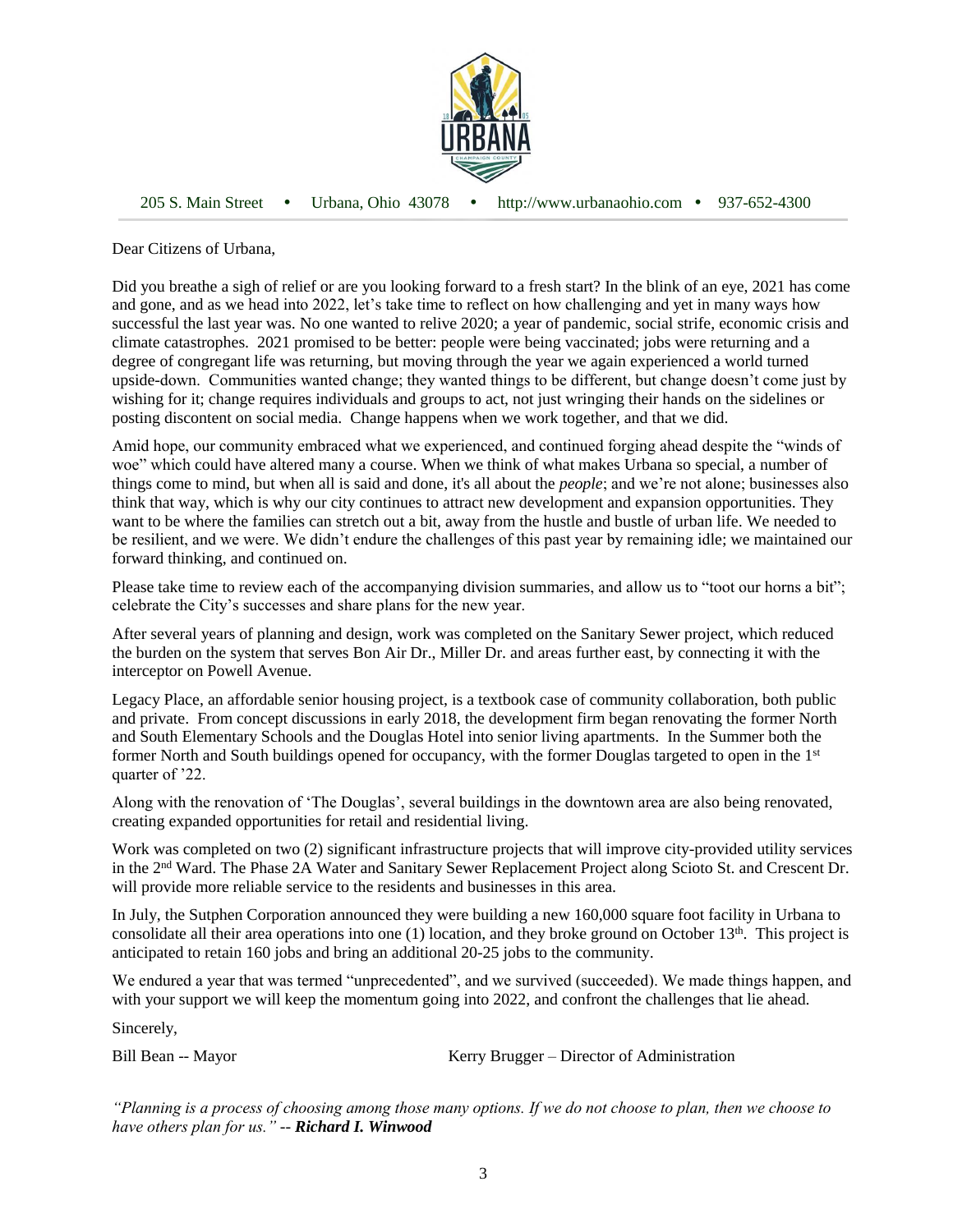### **AIRPORT GRIMES FIELD Elton Cultice: Airport Manager**

### **2021 Summary**

- Construction projects this year included the removal of the angled taxiway A5 and the extension of taxiway A2 from the runways to the T-Hangars. This will improve flow and safety in the ramp area and is a necessary part of future development and growth.
- The design work of the 2022 project was also completed in 2021, which is to replace the aging pavement on both sides of T-Hangar buildings "A" and "B". Replacement of the pavement will occur in 2022.
- Fuel Sales for the year totaled 40,390.4 gallons, an increase of 15.4% from the previous year.
- On August  $11<sup>th</sup>$ , Ageless Aviation Dream Foundation gave Boeing Stearman Open Cockpit Bi-Plane rides to Masonic Home Veterans here at Grimes (giving back to those who have given). This year veterans from all 3 Ohio Masonic Homes attended.
- At the 2021 Experimental Aviation Association Airventure Fly-In, Mid America Flight Museum of Texas's Restoration Facility won Grand Champion Antique Aircraft with a 1929 Travel Air 6000, which was completely restored here at Grimes Field over the past 3+ years. (Airventure is the largest general aviation fly-in in the world)
- July  $4<sup>th</sup>$  the Rotary Club's Chicken Dinner was a sell-out and the band and fireworks were very much enjoyed
- Weather conditions were perfect for a Friday night launch of 12 hot air balloons at the Champaign County Hot Air Balloon Festival. The balloons majestically floated off to the east as far as you could see.

### **2022 Planned Events**

- EAA Chapter 421 Young Eagles Day (free intro flights to kids 8 to 17)
- Vietnam Travelling Wall & Vietnam Period Aircraft Fly-In
- Grimes Flying Lab Annual Fish Fry & Twin Tail Beechcraft Aircraft Fly-In
- Ageless Aviation Dream Foundation will again give rides to Veterans from Ohio Masonic Homes
- Champaign Aviation Museum Gala This year's speaker is Air Force F-16 Pilot, Captain Scott O'Grady who was shot down over Bosnia while helping to enforce a United Nations no-fly zone. His story inspired the film, "Behind Enemy Lines."
- Independence Day Festival, Firecracker Auto Show, Rotary Chicken Dinner, Arts Council Band
- MERFI (Mid-Eastern Regional Fly-in Wings and Wheels Cruise-In)
- Champaign County Hot Air Balloon Festival

### **Future Planned Projects:**

- Airport Beacon Replacement
- Apron/Ramp Expansion
- Airport Master Plan Update
- Runway/Taxiway Sealing & Extensions
- Airfield Lighting Replacement
- Equipment Acquisition
- Terminal Building Update & Enhancements
- Grimes Hangar Roof & Siding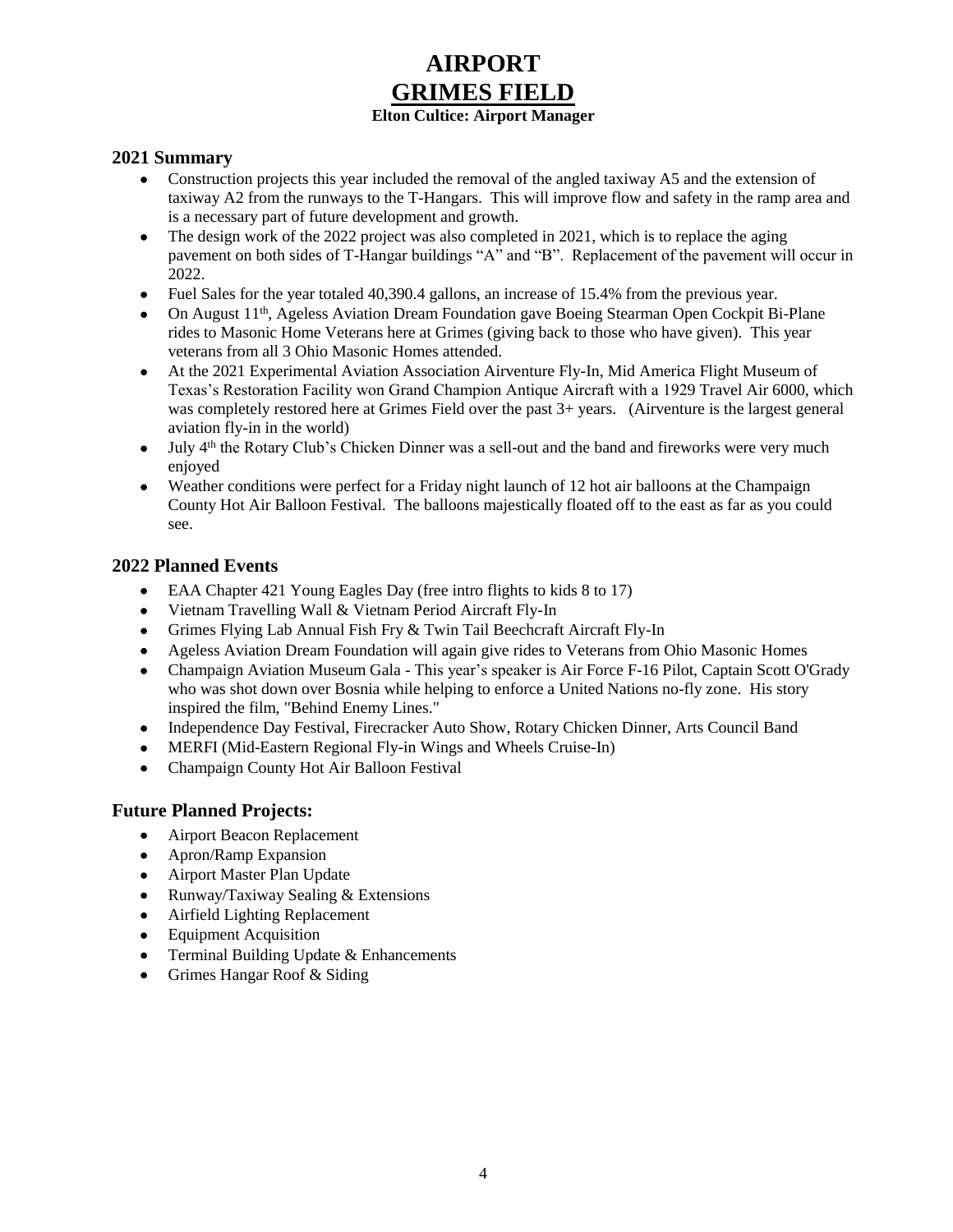### **CEMETERY Robert (Bob) Jumper: Supervisor**

Formally dedicated on July 19, 1856, Oak Dale Cemetery, originally named Greenwood Cemetery, is owned and operated by the City of Urbana. Oak Dale currently has more than 23,000 memorials/headstones within its grounds; among those memorialized include, Col. William Ward, the founder of the City of Urbana, U.S. Frontiersman, Simon Kenton, the 13th Governor of Ohio, Joseph Vance, Sculptor John Quincy Adams Ward, and former U.S. Congressman William Warnock.

#### **2021 Activity Summary:**

Along with assisting families with their pre-planning needs, the staff at Oak Dale Cemetery had the honor of serving 110 families in providing final burial or committal services for their loved ones. Additionally, our staff assisted with inquiries for burial and genealogy records. In an effort to enhance the beauty Oak Dale Cemetery there were 15 new trees planted throughout the cemetery.

The 'Family Section", section 69 is open to serve our community, this section is available for families who wish to purchase larger family plots.

The Sewer project that involved the Oak Dale Cemetery is completed. The roads were resurfaced and repaired as well as any green spaces.

The Oak Dale Cemetery Board met for five sessions. "A Walking History" of Oak Dale Cemetery on Friday, October 22, 2021 Saturday, October 23, 2021, was conducted by former Urbana resident, John Bry, an expert in historic cemeteries all tours were sold out. On Saturday, December 18th, our staff assisted the DAR in their 4th "Wreaths Across America" event, laying balsam Christmas Wreaths for every veteran interred at Oak Dale Cemetery. Our current records state we have 1708 military veterans (including 6 Revolutionary War soldiers and the first Champaign County casualty of the Civil War).

Improvements for 2021 include replacement of the carpet in our Shepherd Mausoleum in November. With a generous donation from the John"Jack" Neer estate, the front entrance beautification project was completed by our City Administrator and Cemetery Superintendent. The beautification includes a new flag pole with the United State Flag as well as the Ohio Flag. The backdrop behind the new landscaping is a Buckeye Tree, also planted with funds from the generous donation.

#### 215: Cemetery Operating Fund:

- Purpose Cemetery operations
	- Beginning Balance: 25,289.91
	- Revenue 99,982.44
	- General Fund Subsidy 55,000.00
	- Expense -152,495.88
	- Ending Fund Balance 27,776.47

#### 805: Cemetery Trust Fund:

- Purpose Accounts for the earnings and care of various trust accounts.
	- Beginning Balance: 13,245.96

| Revenue |  | 754.70 |
|---------|--|--------|
|---------|--|--------|

- Expense  $-2,786.00$
- Ending Fund Balance 11,214.66

### 835: Cemetery Mausoleum Trust:

|  | <b>Beginning Balance:</b> | 15,577.09 |
|--|---------------------------|-----------|
|--|---------------------------|-----------|

- Revenue 53,450.64
- Expense -39,059.25
- Ending Fund Balance 29,964.48

#### 850: Cemetery Trust Principle:

- Purpose Funds donated for perpetual care
	- Balance: 88,381.62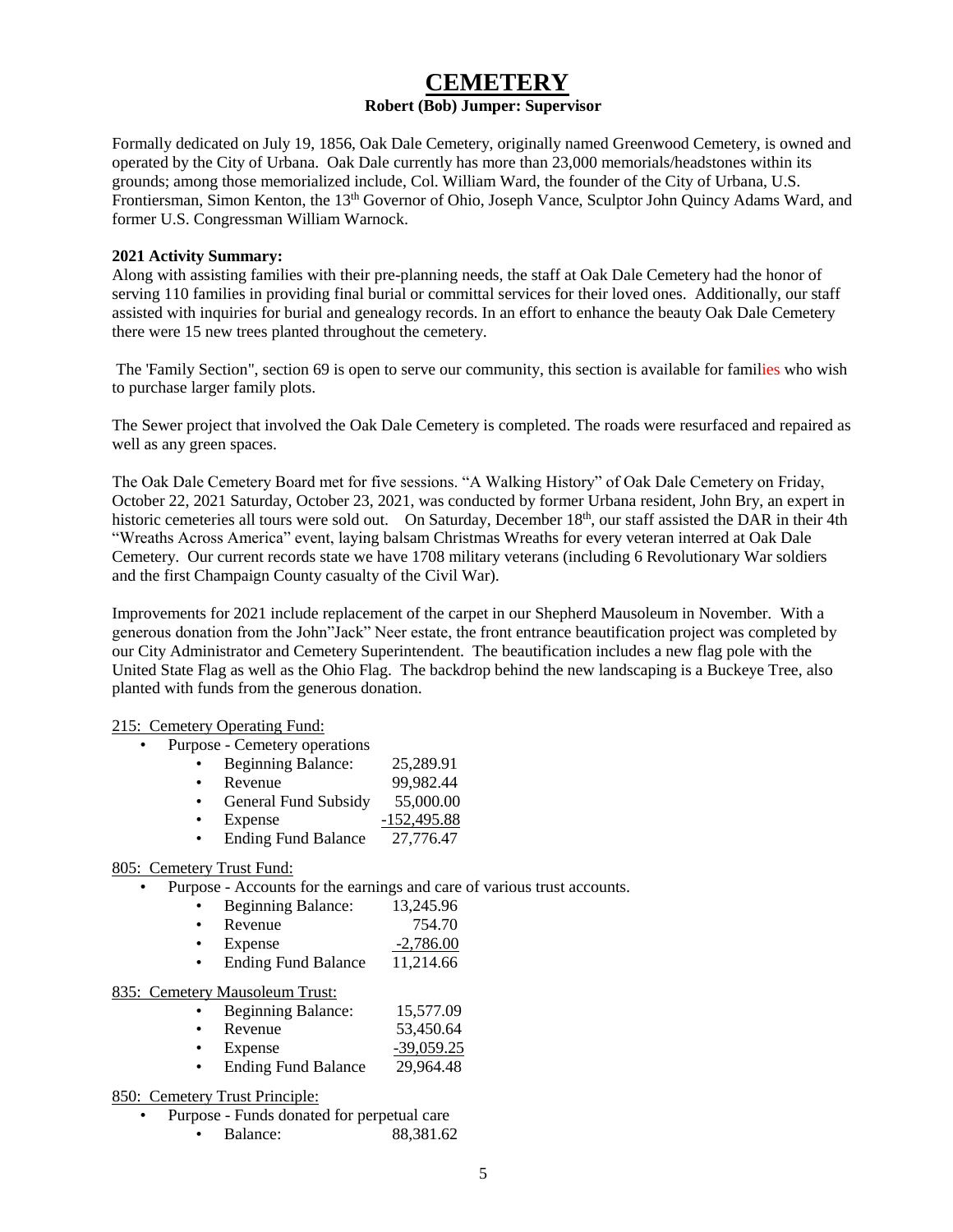#### 840:Cemetery Improvement Trust:

• Purpose - Funds donated for capital improvements & purchases, or donor specified projects

| <b>Beginning Balance:</b> | 4,318.50 |  |
|---------------------------|----------|--|
| Revenue:                  | 1,932.50 |  |

|                             | <i>iw</i> vilue. | 1, <i>,,,,</i> ,, |
|-----------------------------|------------------|-------------------|
|                             | Expense:         |                   |
| <b>Ending Fund Balance:</b> |                  | 6,251.00          |

### 2021 Operating Totals:

| $\bullet$ | Burials                                                                                                                                                                                                                                                                                                                            | 110 |
|-----------|------------------------------------------------------------------------------------------------------------------------------------------------------------------------------------------------------------------------------------------------------------------------------------------------------------------------------------|-----|
| $\bullet$ | <b>Saturday Burials</b>                                                                                                                                                                                                                                                                                                            | 16  |
|           | Graves sold                                                                                                                                                                                                                                                                                                                        | 54  |
|           | $\mathbf{1}$ $\mathbf{N}$ $\mathbf{1}$ $\mathbf{N}$ $\mathbf{1}$ $\mathbf{N}$ $\mathbf{N}$ $\mathbf{N}$ $\mathbf{N}$ $\mathbf{N}$ $\mathbf{N}$ $\mathbf{N}$ $\mathbf{N}$ $\mathbf{N}$ $\mathbf{N}$ $\mathbf{N}$ $\mathbf{N}$ $\mathbf{N}$ $\mathbf{N}$ $\mathbf{N}$ $\mathbf{N}$ $\mathbf{N}$ $\mathbf{N}$ $\mathbf{N}$ $\mathbf{$ |     |

- Mausoleum Niches Sold 20 (3 in Shepherd and 17 in Legacy)
- Mausoleum Crypts Sold 10 (Shepherd sold out and 10 in Legacy)

### **COMMUNITY DEVELOPMENT**

**Doug Crabill: Manager**

### **Major Events/Projects:**

- A no further action (NFA) letter was submitted to Ohio EPA for the western side of the Q3 JMC site on June 29, 2021, and a covenant not to sue (CNS) for the western side is anticipated to be issued by Ohio EPA in early 2022. Upon issuance of the covenant not to sue, this property is being positioned for sale and future redevelopment. Previously, in March of 2020, a covenant not to sue was issued for the eastern portion of the Q3 JMC site (former Johnson Manufacturing portion); redevelopment and renovations to the former Johnson Manufacturing Company building by TIS Properties LLC/True Inspection Services LLC started in earnest in 2021 with occupancy anticipated by tenants by mid-2022. This redevelopment effort started in 2010 upon closure of the former operations of Q3 JMC Inc. (Q3 Stamped Metal) in 2008.
- Partnered with the North Central Ohio Solid Waste District, the Champaign Health District scheduled, promoted, and held two separate events for all of Champaign County at the fairgrounds on Saturday, September 11, 2021: scrap tire recycling and e-waste collection. The e-waste collection event had been previously scheduled for April 2020, but this event was cancelled due to the pandemic. Both of these events were well received and attended by the community. In total, over 3,000 scrap tires were collected and recycled, and two box trucks of electronics were collected for recycling.
- Reopened dialogue with county officials, other units of local government, and community stakeholders regarding the formation of a land bank to serve Champaign County. On the evening of Wednesday, September 29, 2021, a community informational meeting was held at the Champaign County Community Center. County land banks, also known as county land reutilization corporations, are nonprofit organizations authorized by Ohio Revised Code. Presently, sixty-two (62) out of eighty-eight (88) counties have established land banks, and Ohio law permits the establishment of land banks in every county in Ohio. Champaign County has not established a land bank at this time, and no action has been taken to create a land bank within the county. Guest speakers for this meeting included Jim Rokakis, Senior Advisor for Land Banks for the Western Reserve Land Conservancy, and Ethan Harris, Director of Development for Clark County and Executive Director of the Clark County Land Bank. In addition, Champaign County Auditor, Karen Bailey provided information regarding the property taxation process; and the Champaign County Treasurer, Robin Edwards, outlined the process regarding collection of property tax delinquencies, including the county's current and continued efforts to address property tax delinquencies in Champaign County.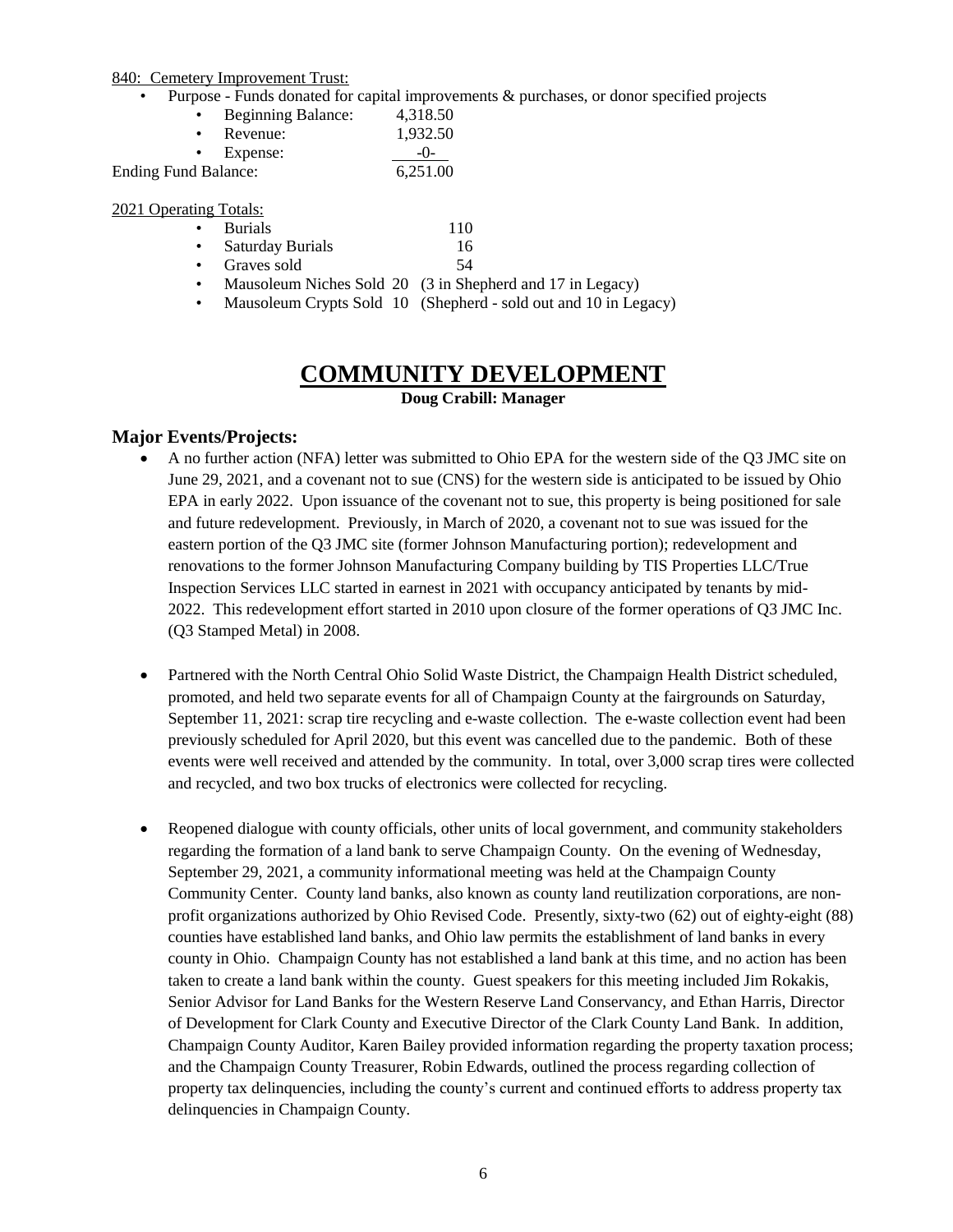- The Legacy Place Senior Apartments were completed with the former South Elementary being brought online and occupied by residents first. After completion of Legacy Place South, the former North Elementary was completed and opened as Legacy Place North. By year end, the former Douglas Inn was completely transformed into Legacy Place Monument Square. This project was culminated from several years of persistence and community partnerships assisting the project developer in obtaining the necessary outside financing mechanisms to move this project from vision to completion. In total, Legacy Place includes fifty-one new apartments for seniors, and this project has been well received by the community. Furthermore, this project has received local, regional, and statewide news coverage.
- In partnership with the Water and Engineering Divisions, the city obtained a \$2.85 million grant from the Ohio BUILDS Water Infrastructure Grant Program to install approximately 4,750 linear feet of waterline along Dellinger Road, East Lawn Avenue, and Children's Home Road to connect the city's existing water system to a new water booster station at Melvin Miller Park and to replace the existing water booster station on East Water Street. This project will ensure that critical water infrastructure of the city is provided without interruption to residents and essential community facilities. Furthermore, this project will also support proposed residential development on the eastern side of the city.

### **ENGINEERING**

### **Tyler Bumbalough: City Engineer**

### **Major Projects Completed**

- Powell to Bon Air Sanitary Sewer was designed in-house and spanned from fall of 2020 to spring of 2021. Milcon Concrete, Inc. was the lowest bidder and finished the project for \$834,863.05. Sanitary sewer was extended from the fairgrounds to the Bon Air Drive/Miller Drive intersection to relieve an historic pinch-point on Amherst Drive and provide for additional capacity and serving area. Streets impacted: E. Powell, SR 54, Oak Dale Cemetery drives (in the new section) and Bon Air Drive. The project was paid via an OPWC grant, OPWC loan and local sewer capital.
- Phase 2A Water and Sanitary Replacement lasted from fall of 2020 to summer of 2021. The project replaced sanitary mains and laterals on Scioto Street from Jefferson Avenue to the US 36/SR 29 split. It also replaced water mains and services on Scioto Street within the same bounds, Finch Street, Ames Avenue and Crescent Drive. The total project cost came in at \$1,765,823.58. Work was performed by M&T Excavating. The project was paid for via OWDA and DEFA loans from the Ohio EPA. In addition, property owners along Crescent Drive are chipping in a total of \$79,482.50 for the concrete improvements made along their frontages. The total assessment to owners' taxes (after billing) for Crescent Drive ended up being \$57,556.38.
- 2021 Crack Seal Program focused on pavement maintenance. Crack sealing occurred on the following streets: Finch Street, U.S. 68 South, E. Church Street, E. Court Street, Wallace Street, Sycamore Street, Amherst Drive, Wooddale Drive, Railroad Street, Weidmann Way (Railroad Street), Union Alley, Taft Avenue, N. Russell Street, E. Powell Avenue, S. Edgewood Avenue, S.R. 55, Washington Avenue, Dorothy Moore Avenue, Boyce Street, Fountain Circle and Diamond Court. This work was awarded to Strawser Construction, Inc. and came in at \$49,146.90.
- 2021 Asphalt Program The asphalt program was awarded to the Shelly Company and finished with a contract value of \$507,076.85. Street paving work included at least portions of Crescent Drive, Ames Avenue, Patrick Avenue, Washington Avenue, W. Church Street, W. Court Street, Glenn Avenue, S. Rohrer Street, Carson Street (Additive #1) and patching on Muzzy Road.
- The 2020 Unit Price Concrete Work contract was extended into 2021 for McGuire Farm and Excavating LLC. It covered City dig-related work as in years past but also covered the 2021 Sidewalk, Curb and Gutter program (piecemeal) for owners opting not to contract their own work. Streets impacted by the Sidewalk, Curb and Gutter program included: Washington Avenue. The total amount assessed to owners' taxes at year end was \$13,431.16.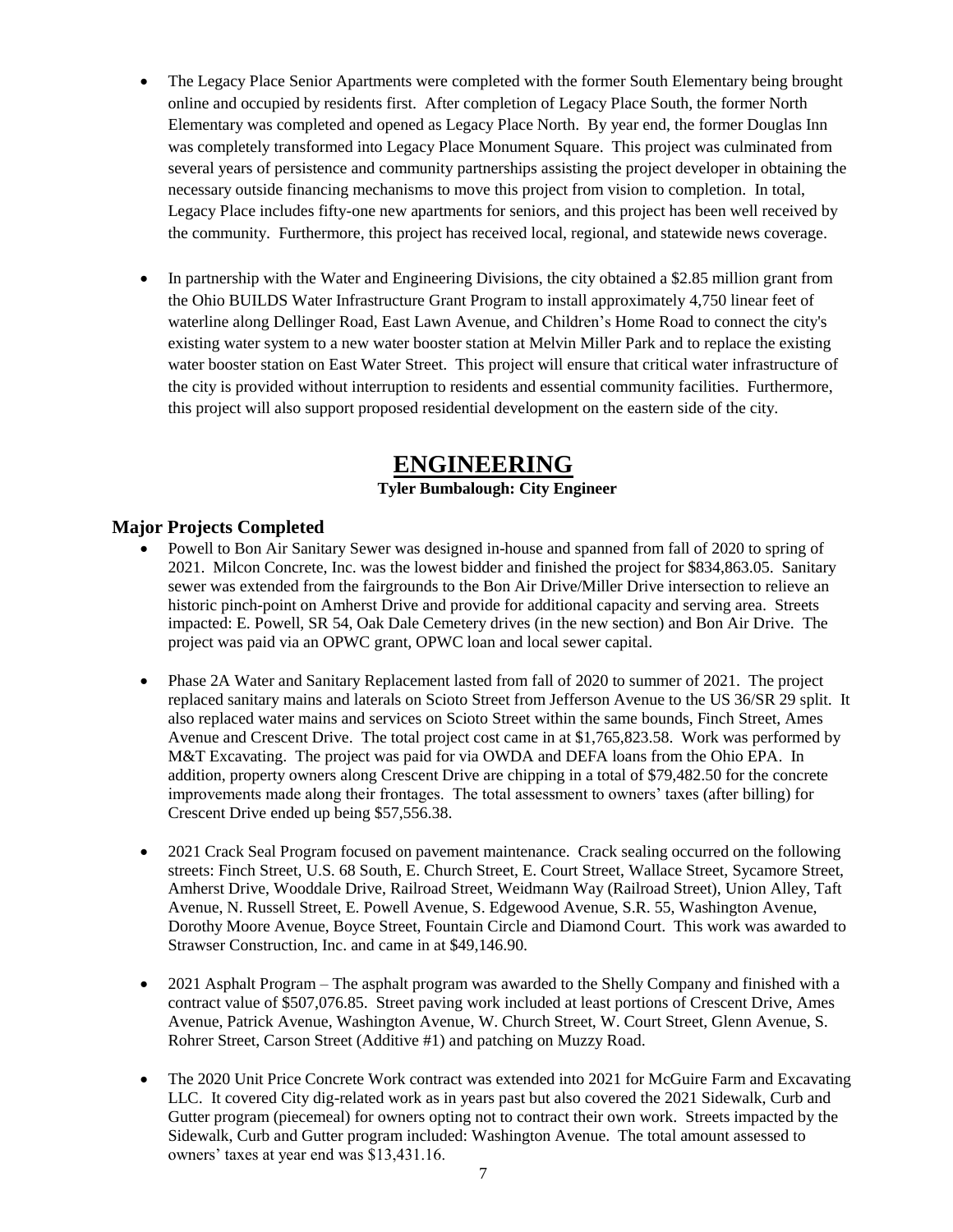- 2021 Striping Program Street markings were bid via a collective bidding process through Miami Valley Communications Council. From there, the City was able to contract on its own with Aero-Mark Company, which was the lowest bidder for the City of Urbana's needs. Streets that were restriped in part included: U.S. 68 South, S.R. 55, S. Edgewood Avenue, Miami Street and N. Oakland Street. In addition, the City added parking "hashmarks" to existing longitudinal parking lines to designate spaces in the downtown. This contract totaled \$6,350.30.
- Scioto Street Curb & Gutter Improvements were designed in-house; it replaced the curbs and gutters along Scioto Street between Locust Street and Patrick Avenue, save a handful of properties with fully intact and exposed curb and gutter. Owners were then billed by the City for their portion of the project costs and their taxes assessed if full payment was not made. M&T Excavating and their subcontractors completed the work for \$230,696.41. The City billed \$193,742.63 and ended up assessing \$147,240.10 to the property taxes, payable over 5 years. After this improvement, ODOT paved Scioto Street from Locust to the US 36/SR 29 split.
- Champaign County CDBG PY2019 Freeman Avenue Improvements were designed in-house as well. Wholesale curb and gutter replacement, spot repair of sidewalks, new drive approaches, milling and paving were performed during this project. Improvements to all three and a half blocks of Freeman Avenue were paid through CDBG grant funding (\$136,000) and local match (remainder). The contract was awarded to J&J Schlaegel, who ended up at \$171,657.70 upon completion.

### **Sharing Our Vision for 2022 and Beyond**

- The S. High Street Improvements Project, which was awarded grant funding through ODOT's Small Cities Program, Highway Safety Program and Transportation Alternatives Program amounting to \$3,098,163, began the design process with LJB, the chosen consultant, in 2020. The project looks to install sidewalks, curbs, gutters, bicycle friendly treatments, storm line improvements, partial water and sanitary sewer replacements, and traffic calming features through the entire S. High Street corridor. In order for this project to work out, the City also applied for and should receive OPWC grant and loan funding in the amounts of \$600,000 and \$1,326,583, respectively. The project would be constructed in 2023-2024. Stage 2 submission to ODOT happened in late 2021. Final design (LJB) and right-of-way acquisition (Dunrobin and Martin+Wood) will take place in 2022 in anticipation of May 2023 bidding. This project's current construction estimate is over \$5 million.
- The City has applied for and obtained Ohio Bridge Partnership Grant funding for the W. Court Street Bridge replacement. We have requested RFPs from interested designers and will vet the four letters of interest we received in the near future. The project is proposed for 2025 with design beginning in 2022.
- The Sidewalk, Curb and Gutter Program is planned for at least portions of Eastview Drive, Nova Drive, Seville Drive, Long Bay Drive, Parview Court, S. Main Street, N. Main Street, E. Court Street, E. Church Street and E. Ward Street.
- The 2022 Asphalt Paving outlook will include at minimum the following streets: Eastview Drive, Nova Drive, Seville Drive, Long Bay Drive, Parview Court, Dellinger Road (separate OPWC Grant with some City and Township share) and Main Street (Urban Resurfacing through ODOT, from Pearce Place to Washington Avenue, skipping the roundabout area).
- The 2022 Asphalt Maintenance Program is proposed to be crack sealing only. Streets under consideration are those which were paved 5-8 years ago. In addition, the City may start crack sealing low-traffic streets in-house led by Engineer Technician Clay Miller. The crack sealing machine would be rented as in years passed.
- A South Main Street Safety Study was conducted in 2021. Some of the proposed striping and signage proposals will be implemented during the ODOT Urban Resurfacing project for the paving of Main Street (US 68) in fall of 2022.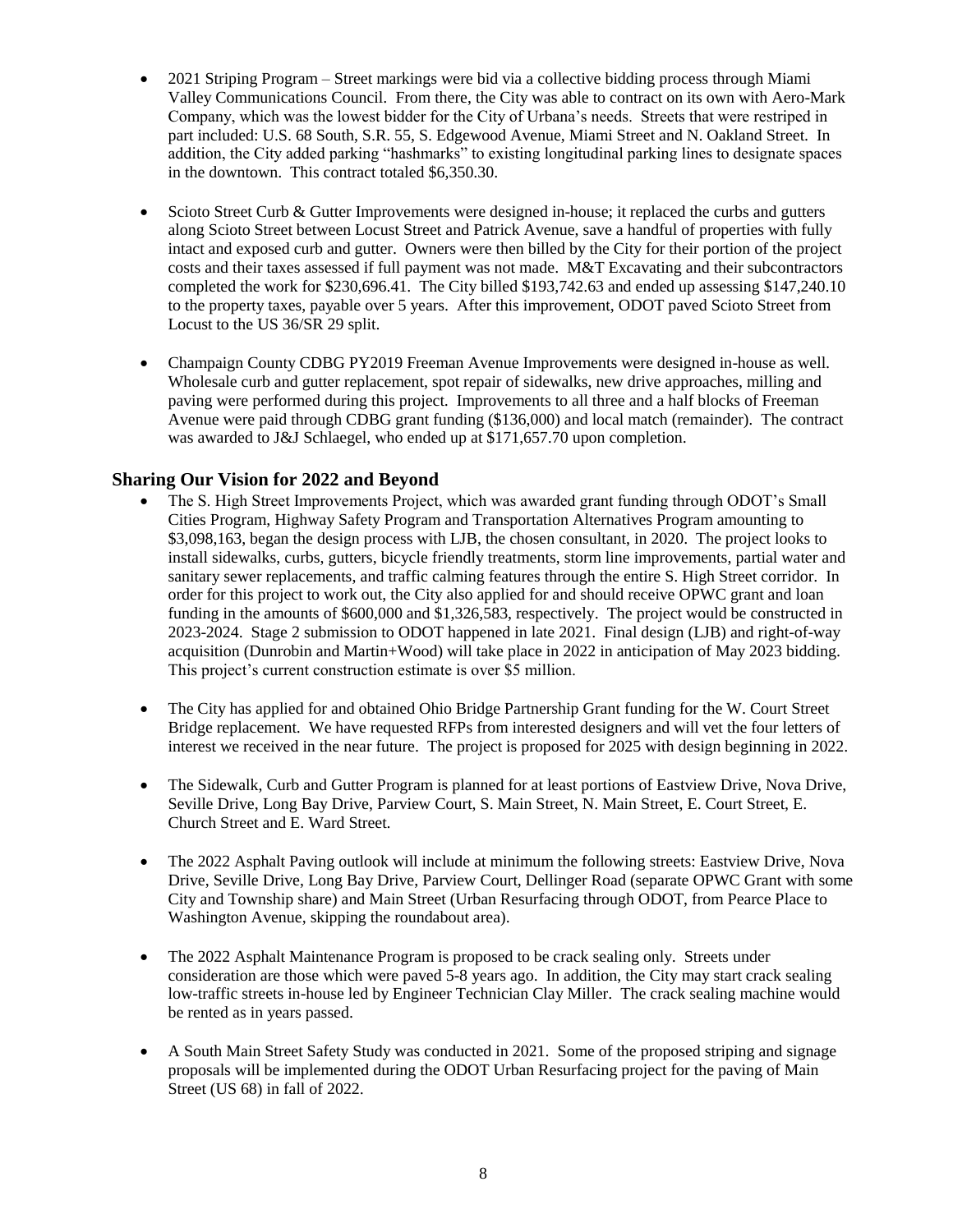- The Railroad Street Storm Project will be a design and grant application priority in the first half of 2022. The goal of the Stormwater Utility Committee was to have one large project every five (5) years once the funds were built up. We currently plan to utilize the funds in the stormwater capital budget for this project in conjunction with a CDBG grant we plan to pursue. Compass Infrastructure Group is currently performing surveying to obtain better property boundary and topography information prior to design.
- An Ohio Department of Development Grant was obtained in the amount of \$2,847,800 for the construction, inspection and administration of a water line extension from Dellinger Road to Melvin Miller Park. This grant also includes a new booster station at the park and a replacement booster station on E. Water Street. This was a competitive statewide grant for which \$250 million was available.
- An CDBG grant was obtained for approximately 73 curb ramp upgrades in the south and southwest neighborhoods of town. This grant for \$160,000 will need expended by October 2023.
- An application for a trail crossing systemic safety grant from ODOT will be pursued in early 2022 to upgrade the two Simon Kenton Bike Trail crossings that cross the City's US routes, one on Miami Street and one on N. Main Street.

### **Miscellaneous Accomplishments**

- Engineer Technician, Clay Miller's main tasks during 2021 included inspections for right-of-way work and projects, collection of base mapping data for projects and management of the City's street patching list.
- Engineering completed inspections for 126 right-of-way permits issued. Most of these were related to the sidewalk, curb and gutter program.
- Clay periodically checked and logged City, Columbia Gas and homeowner right-of-way digs.
- Approximately 147 zoning permits, including site plans for the Pet Clinic, Urbana Dental Smiles, Ultra-Met and TIS Properties, were reviewed by Engineering before being approved by Zoning.
- Five (5) lot splits were reviewed by Engineering for zoning conformance.
- Seventeen (17) new addresses were issued.
- Discussion began on a large proposed subdivision behind Walmart, which will be called Dugan Place. Highland Real Estate is the initial developer and has begun tasks such as surveying and a traffic impact study. This development will take major coordination.

### **FINANCE**

### **Chris Boettcher: Director of Finance 2021 Annual Report for Utility Billing, Income Tax and Accounting**

### **Overview**

The Department of Finance is made up of Utility Billing, Income Tax and Accounting under direction of the Director of Finance. Office hours are 8:00 a.m. – 4:30 p.m. Monday through Friday. Detailed information, frequently asked questions, forms, policies, procedures and rate schedules are available on the City of Urbana website at [www.urbanaohio.com.](http://www.urbanaohio.com/) Please visit individual department web pages for information specific to each area.

### **Utility Billing**

Utility Billing has an employee headcount of 2 FTE who are responsible for servicing approximately 4,700 utility customers each month. The office processes billings and provides customer service for water, sewer, stormwater, and recycling. Utility bill printing and mailing are currently outsourced to a third party processor. After registering, utility customers can view their bill online at the City of Urbana website.

Although the majority of customers still choose to pay their utility bill through the mail service or in person, they do have the option to pay online or by telephone. 2021 marks the sixth full year that the City has offered credit card and online payments. This service has been welcomed by our customers as evidenced by the number of transactions.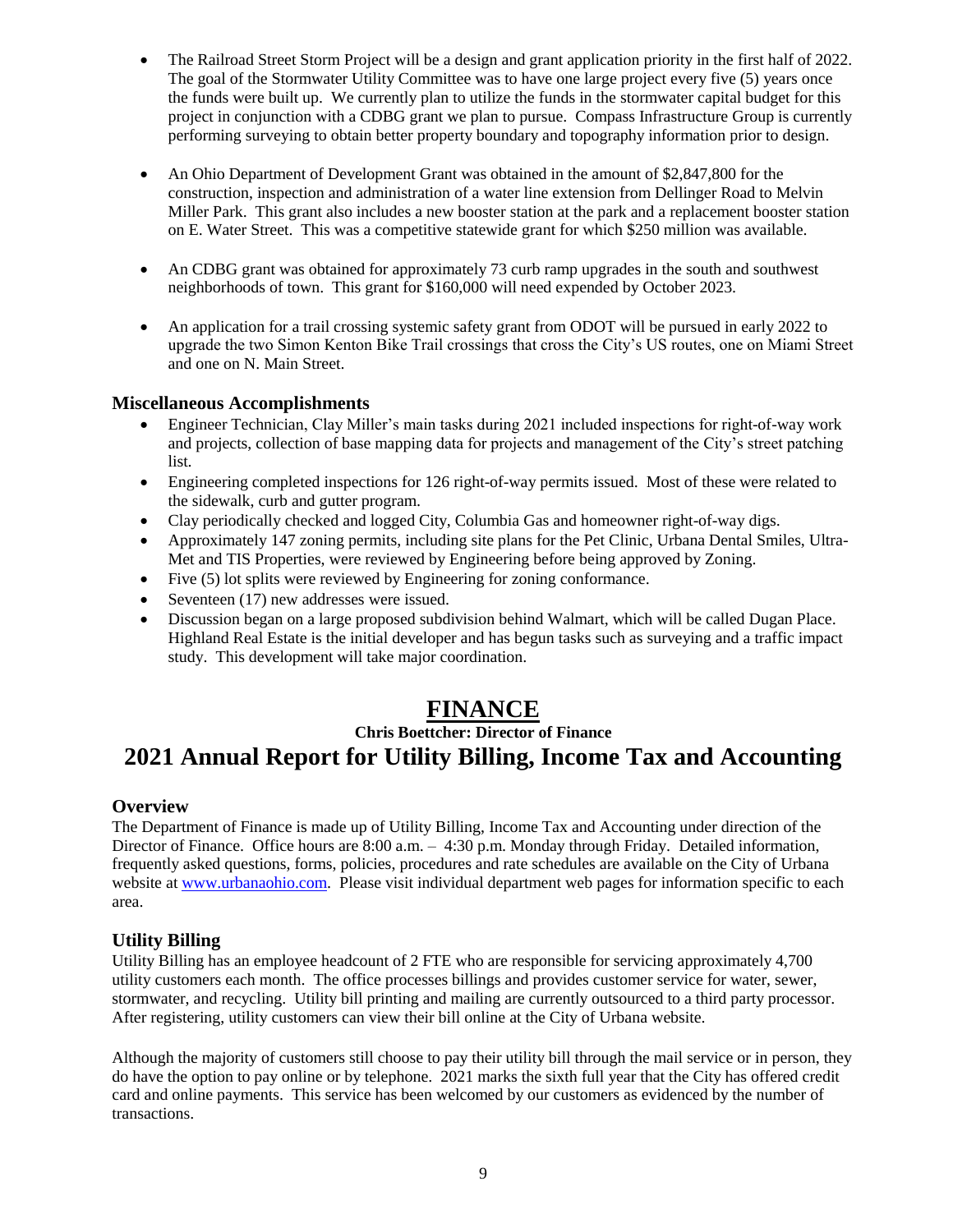| Year                | Number of Transactions | <b>Amount of Transactions</b> |
|---------------------|------------------------|-------------------------------|
| 2015 (partial year) | 1.651                  | \$123,256.71                  |
| 2016                | 4.710                  | \$351,202.67                  |
| 2017                | 5,963                  | \$474,095.75                  |
| 2018                | 7,537                  | \$601,820.87                  |
| 2019                | 9,224                  | \$708,665.76                  |
| 2020                | 11,404                 | \$1,094,514.57                |
| $\overline{2021}$   | 12,892                 | \$1,195,792.58                |

The following summarizes the Utility Billing Office activity in an average month:

- 4,700 utility customers billed
- 1,500 customers receive delinquent notices
- 250 customers receive shut off notices (via an automated telephone call)
- 40 customers have utility service disconnected

### **Income Tax**

The Income Tax office provides tax related services to individuals and businesses working and residing within the city limits, and is serviced by an employee headcount of 1 FTE. The income tax rate for the City of Urbana is 1.4%, and residents paying income tax to another municipality are eligible for a credit of up to 1%.

The Income Tax Office manages approximately 4,500 individual income tax accounts, 1,000 business tax accounts and 1,300 withholding accounts

The General Fund receives 1% of the income tax and the Police and Fire Income Tax Fund receives .4%. By City Charter, each fund is required to use 75% of tax revenue for operating expenses and the remaining 25% earmarked for capital improvement.

Income tax revenue generates approximately 50% of the total revenue in the general fund. The following is a breakdown of the city's income tax revenues by source:

- 77% Withholding Income Tax Employer withholds tax from employee wages and submits to the city on a monthly or quarterly basis.
- 16% Business Income Tax Businesses located in the city or doing business in the city are required to file an annual tax return and pay city income tax on their net profit.
- 7% Individual Income Tax Receipts from residents' filing an annual tax return with the city and paying the tax balance due (i.e. employer not withholding Urbana income tax).

City of Urbana residents are required each year to file a timely income tax return. Each year approximately 1,000 income tax returns are not filed timely.

### **Accounting**

The Accounting office has an employee headcount of 3 FTE including the Director of Finance. The office prepares an annual budget, based on a fiscal calendar year, which includes operating revenues and expenditures and capital expenditures. An average of 2,500 checks is issued annually for authorized disbursements.

The Accounting office oversees the collection of all incoming revenues, the disbursement of authorized funds, the investment of available funds and the issuance of authorized debt instruments. They are accountable to lead and oversee the annual city audit.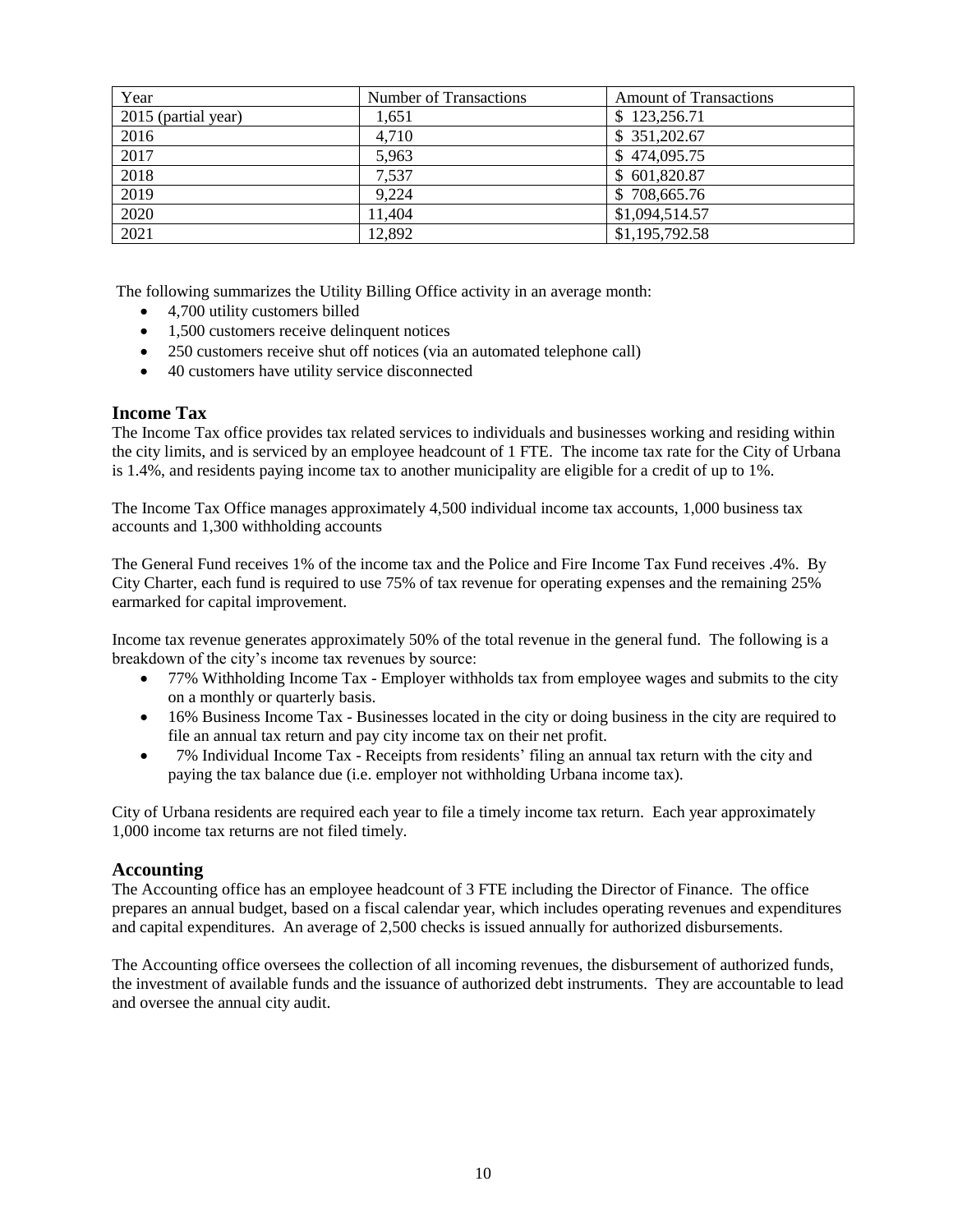The following charts provide expenses by department and type of expense for the originally appropriated budget for calendar year 2021.

| <b>City of Urbana</b>                       |                    |             |
|---------------------------------------------|--------------------|-------------|
| <b>General Fund Budget by Expense Type</b>  | <b>FY21 Budget</b> | % of Budget |
|                                             |                    |             |
| <b>Salaries</b>                             | \$3,788,175        | 54.1%       |
| Pension                                     | \$696,985          | 10.0%       |
| Medical & Life Insurance & Medicare         | \$1,057,930        | 15.1%       |
| <b>Worker's Compensation</b>                | \$104,020          | 1.5%        |
| Travel & Training                           | \$40,900           | 0.6%        |
| <b>Utilities</b>                            | \$175,125          | 2.5%        |
| <b>Professional Services</b>                | \$218,400          | 3.1%        |
| Equipment & Building Maintenance            | \$268,955          | 3.8%        |
| Miscellaneous                               | \$163,800          | 2.3%        |
| Insurance                                   | \$86,600           | 1.2%        |
| Printing, Advertising, Memberships, Postage | \$172,250          | 2.5%        |
| Supplies                                    | \$95,650           | 1.4%        |
| Gas & Oil                                   | \$53,100           | 0.8%        |
| <b>Subsidies</b>                            | \$80,000           | 1.1%        |
| <b>Grand Total</b>                          | \$7,001,890        |             |

| <b>City of Urbana</b>                    |                    |             |  |
|------------------------------------------|--------------------|-------------|--|
| <b>General Fund Budget by Department</b> | <b>FY21 Budget</b> | % of Budget |  |
|                                          |                    |             |  |
| City Council                             | \$92,000           | 1.3%        |  |
| <b>Community Development</b>             | \$167,700          | 2.3%        |  |
| Engineering                              | \$253,400          | 3.5%        |  |
| Finance - All Departments                | \$615,450          | 8.4%        |  |
| Fire/Ambulance                           | \$2,042,400        | 27.9%       |  |
| Law Department                           | \$245,300          | 3.3%        |  |
| Mayor/Administration                     | \$253,150          | 3.5%        |  |
| Misc. Non-Departmental                   | \$473,100          | 6.5%        |  |
| Mulch/Compost                            | \$22,005           | 0.3%        |  |
| <b>Municipal Court</b>                   | \$786,150          | 10.7%       |  |
| Parks & Recreation - All Departments     | \$287,050          | 3.9%        |  |
| Police                                   | \$1,750,000        | 23.9%       |  |
| Public Works & Property                  | \$171,530          | 2.3%        |  |
| <b>Zoning Compliance</b>                 | \$163,275          | 2.2%        |  |
| <b>Grand Total</b>                       | \$7,322,510        |             |  |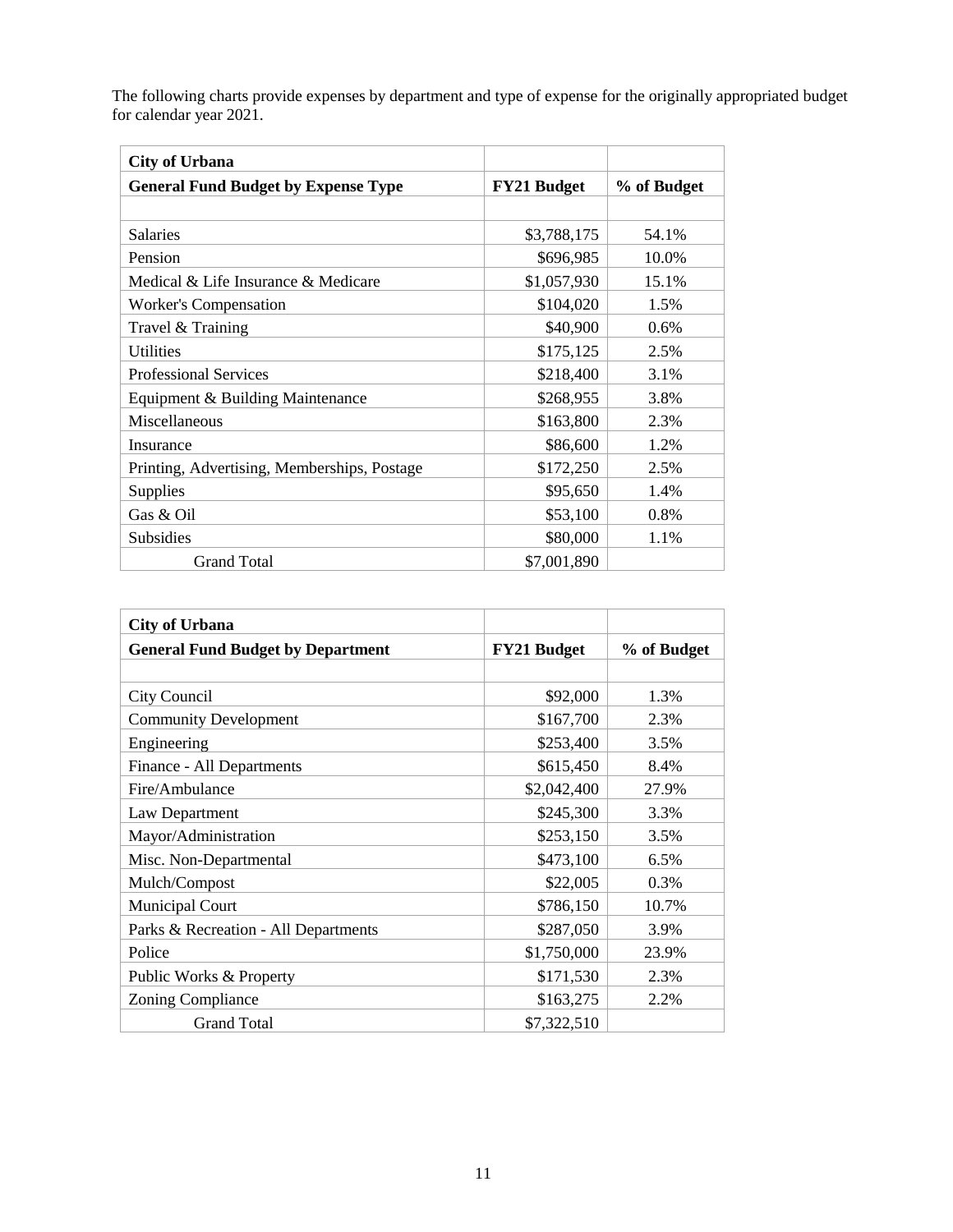The following chart provides a revenue breakdown by type of revenue for the original tax revenue budget for 2021.

### **City of Urbana - General Fund Tax Revenue Budget**

|                              | 2021          | $%$ of        |                                                      |
|------------------------------|---------------|---------------|------------------------------------------------------|
|                              | <b>Budget</b> | <b>Budget</b> | <b>Explanation</b>                                   |
| <b>Local Taxes</b>           | \$586,200     | 8.0%          | Real estate taxes                                    |
| <b>State-Shared Taxes</b>    | \$285,000     | 3.9%          | Local government - county                            |
| Intergovernmental            | \$180,000     | 2.5%          | Local government - state, County court reimbursement |
| <b>Recreation Collection</b> | \$4,000       | 0.1%          | Park & recreation revenue                            |
| Pool collections             | \$61,900      | 0.8%          | Pool admissions, rentals, sales                      |
| <b>Charges for Services</b>  | \$1,110,500   | 15.2%         | Ambulance, cable tv, township contracts              |
| Licenses & Permits           | \$20,100      | 0.3%          | Code/zoning permits                                  |
| <b>Court Collections</b>     | \$502,600     | 6.9%          | Fines and fees associated with Municipal Court       |
| Miscellaneous                | \$229,000     | 3.1%          | Interest revenue, mulch revenue                      |
| Reimbursements               | \$795,000     | 10.9%         | Reimburse general fund use of resources              |
| Municipal Income Tax         | \$3,549,250   | 48.5%         | Municipal income tax revenue                         |
| <b>Total Revenue</b>         | \$7,323,550   |               |                                                      |

### **FIRE & EMS Chief Dean Ortlieb**

The Urbana Fire Division (UFD) is a 24/7/365 organization that fights fires and saves lives under the direction of the fire chief. At full manpower, the on-duty staff consists of one captain (shift officer) and six firefighters. The shift officer is responsible for the daily operations of their crew. The UFD's minimum manpower is five a day and in addition to serving the City of Urbana it is contracted to provide services to Urbana Township and parts of Concord and Salem Townships, serving 16,000 people and covering 91 square miles of territory.

### **Mission**

Our mission is to develop a scalable framework that promotes excellence in fighting fires and saving lives, ensure the cultivation of intellectual and organizational profitability, maximize performance, and promote continual growth in a way that eliminates any signal points of failure. The division works to meet its mission through five dimensions of risk reduction, which include economic impact, public education, emergency operations, safe engineering practices, and code enforcement. These reduction plans produced an Insurance Service Office (ISO) rating of 3 out of 9. ISO rates fire agencies through data and analytics, with lower scores correlating with an agency's ability to better manage property and casualty risks. Insurance agencies use these scores to set residential and commercial insurance premiums. ISO's ratings that the largest single factor needed in lowering a division's ISO rating would be to increase the manpower available when responding on a fire scene within 10 minutes of a call to service.

### **Personnel**

This past year a forty-hour fire prevention position and an administrative assistant to the UFD were created, both will help to better serve our community. We experienced full manpower when two vacancies were filled during the year, however one of the probationary firefighters left the division in November, which now begins the process of replacing the recruit and begin planning for a new firefighter test in early 2022. Training continues to be a top priority for the division with 12,063 logged training hours in 2021. Additionally, the following certification courses were provided to all firefighters:

- Basic Life Support
- Advanced Life Support
- Pediatric Advanced Life Support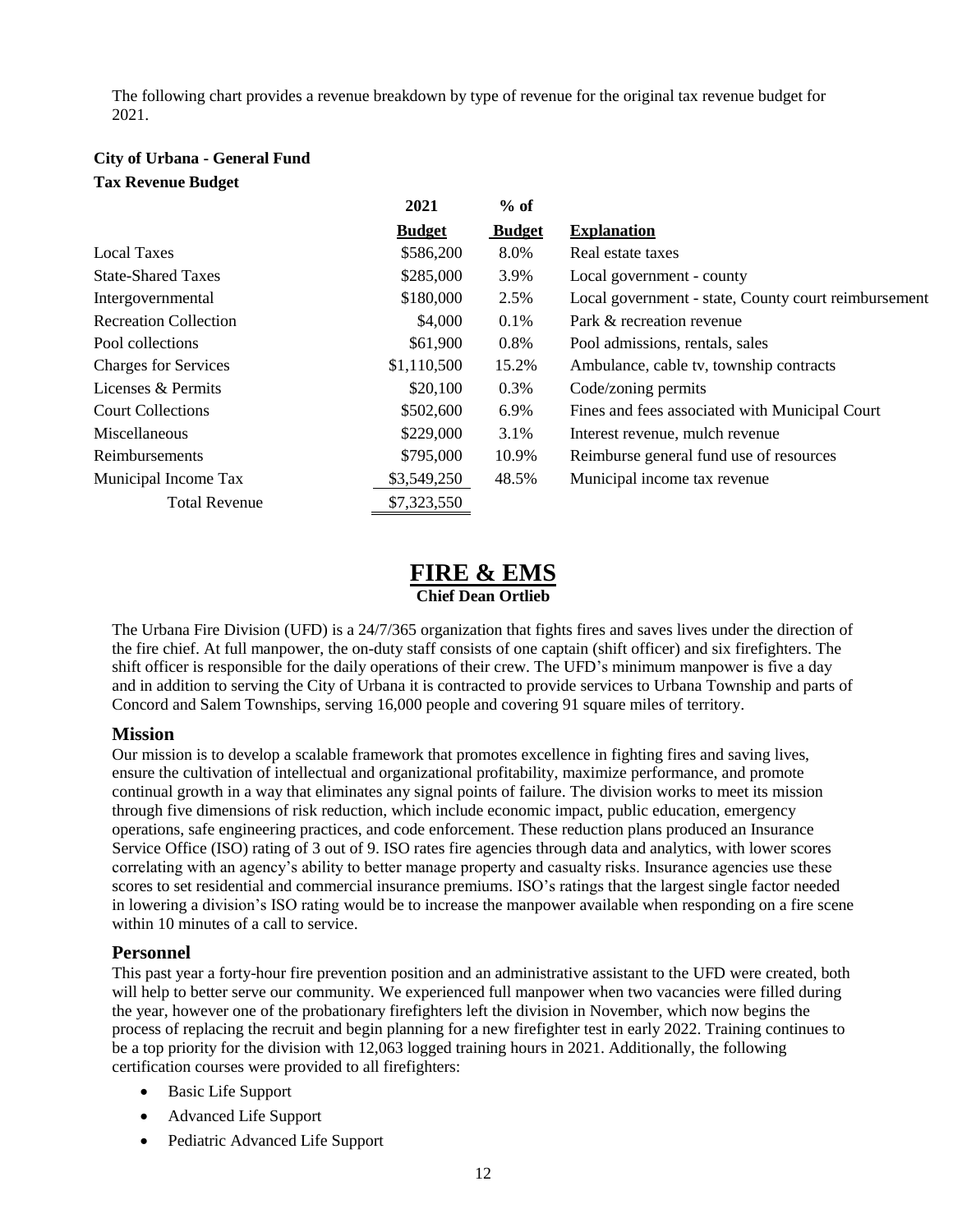The following personnel added individual certifications to help the division:

- Firefighters De Cola and Drake: Fire Instructor
- Firefighter Jones: Peer Fitness Instructor
- Firefighter Stevens: CPR Instructor
- Firefighters Vondenhuevel & Wagner: Car Seat Installer

The division is working towards having a car seat installer and CPR instructor for the public on each of the three shifts. Finally, the Division's Firefighter of the Year for 2021 was Firefighter Chris Jones.

### **Equipment**

The division received its new pumper from Sutphen in November of this year. Additionally, the division assisted Urbana Township in selling engine 4 and purchased the tanker and brush truck from the township. In 2022 the division will put out to bid a new medic and start the process of submitting a grant for a new ladder truck. The division's current ladder is 25 years old. In 2021 the following grants were awarded to the division:

- State Fire Marshal: \$1,920 applied to MARCs radio service fees
- State Division of EMS: \$3,360 EMS equipment and software

### **Operations**

The division separates its operations into three general categories and assigns an area to each shift officer. Captain Croker oversees EMS, Captain Beverly rescue, and Captain Countryman fire operations. All three operational sectors average over 30 minutes an incident. However, in some cases, incidents can go hours and others just a couple of minutes. Minimum staffing of vehicles to mitigate these incidents is a shift officer in a command vehicle, two firefighters on EMS, and three firefighters on a fire apparatus.

Additionally, similar to 2020, the division responded to over 2,900 incidents in 2021. The on-duty shift officer is constantly managing their resources since an EMS incident alone can tremendously affect operational capabilities. Table 1 represents a historical operation summary of the division since 1992, the last time the division increased manpower. The division has roughly increased by 61% the number of incidents it has responded to since 1992. However, the population of the community the division serves has relatively stayed the same. In 2021, the fire division asked for and received mutual aid 51 times and provided mutual aid 65 times.

| <b>Incident Type</b>   | 1992 | <b>2000</b> | <b>2010</b> | 2020 | 2021 |
|------------------------|------|-------------|-------------|------|------|
| <b>EMS</b>             | 1431 | 1564        | 1885        | 2408 | 2554 |
| Rescue                 | N/A  | 145         | 148         | 130  | 190  |
| Fire                   | 396  | 418         | 515         | 357  | 240  |
| <b>Total Incidents</b> | 1827 | 2127        | 2548        | 2895 | 2984 |

**Table 1 Historic Operational Summary for the Urbana Fire Division**

Table 2 represents a detailed incident summary for 2021. Of the 2,554 EMS incidents; 1,866 were transports, representing over a 73% transport rate. As mentioned earlier, the division becomes limited as more than one incident is in progress. Meaning if there are still personnel on station, they will respond to the incident but may have limited capacity to immediately resolve it.

### **Table 2 2021 Division Incident Summary**

| <b>Incident Type</b>           |       | <b>Total Incidents</b> |             | <b>Percent of Total</b> |      | Daily Average |  |
|--------------------------------|-------|------------------------|-------------|-------------------------|------|---------------|--|
| <b>Year Comparison</b>         | 2020  | 2021                   | <b>2020</b> | 2021                    | 2020 | 2021          |  |
| <b>EMS</b>                     | 2.408 | 2554                   | 83%         | 86%                     | 6.58 | 7.00          |  |
| Rescue                         | 130   | 190                    | 4%          | 6%                      | .36  | .66           |  |
| Fire                           | 357   | 240                    | 12%         | 85%                     | .98  | .52           |  |
| <b>Total Incidents</b>         | 2895  | 2984                   |             |                         | 7.91 | 8.18          |  |
| Multiple Incidents in Progress | 556   | 596                    | 19%         | 20%                     | 1.38 | 1.63          |  |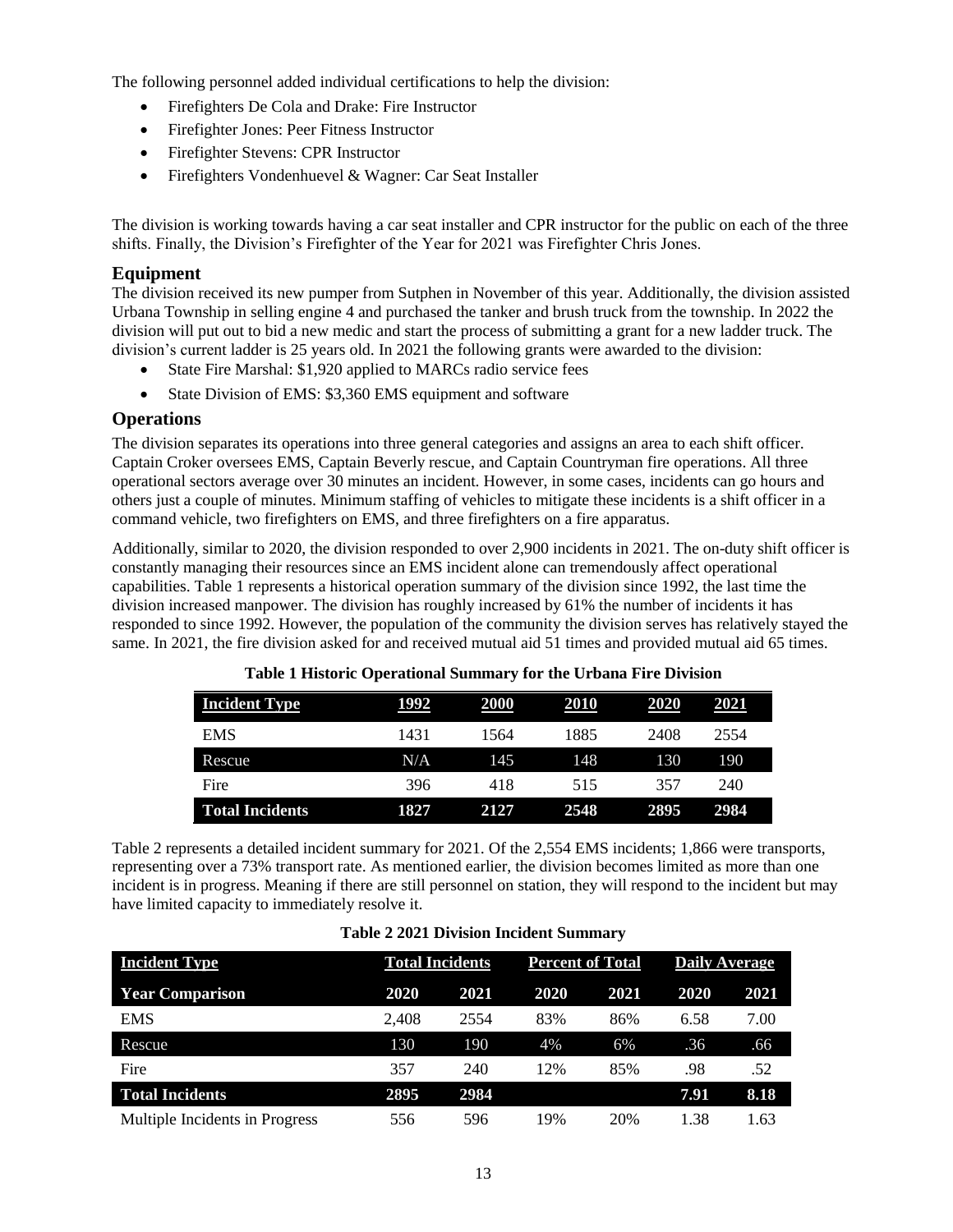### **Townships**

The division has contracts with multiple township agencies. The division has a service fee calculator (SFC) that is easily understood, along with being applied fairly and consistently to each township requesting service. The 2022 SFC fee for EMS and Fire service is \$82.00 per township resident being served, if a township would only want one of the services, we provide the fee is cut in half. For 2022, the estimated population of Concord Township (EMS only) being served 331, Salem Township 331 (EMS only) & 845 (EMS & Fire) 526, and Urbana Township (EMS & Fire) 3,040, Table 3 represents the 2020 operational summary for the townships covered by the division.

| <b>Incident Type</b>   | Urbana Township |      |      | <b>Salem Township</b> | <b>Concord Township</b> |      | <b>Total Townships</b> |      |
|------------------------|-----------------|------|------|-----------------------|-------------------------|------|------------------------|------|
| <b>Year Comparison</b> | 2020            | 2021 | 2020 | 2021                  | 2020                    | 2021 | 2020                   | 2021 |
| <b>EMS</b>             | 401             | 385  | 80   | 52                    | 25                      | 22   | 506                    | 459  |
| Rescue                 | 46              | 40   |      | 17                    |                         |      | 56                     | 59   |
| Fire                   | 68              | 45   | 13   | 10                    | N/A                     | N/A  | 81                     | 55   |
| <b>Total Incidents</b> | 515             | 470  | 100  | 79                    | 28                      | 24   | 643                    | 573  |

#### **Table 3 2021 Township Incident Summary**

### **EMS and Fire Prevention (Risk Reduction)**

Many of the Urbana Fire Division take on extra duties in EMS and fire prevention and education to help keep the community safe. Additionally, the division has partnered through a grant with Mercy Urbana to help run a community paramedic program. Table 4 breaks down EMS and Fire prevention activities in 2021.

| Table 4 2021 Summary of EMS and Fire Prevention Activities |
|------------------------------------------------------------|
|------------------------------------------------------------|

| <b>Activity</b>                      | Type       | <b>Amount</b> |
|--------------------------------------|------------|---------------|
| <b>CPR Cards Issues</b>              | <b>EMS</b> | 54            |
| <b>Car Seats Installed</b>           | <b>EMS</b> | 24            |
| <b>Community Paramedic Referrals</b> | EMS        | 102           |
| <b>Safety Inspection</b>             | Fire       | 388           |
| Key Box Inspection                   | Fire       | 189           |
| <b>Occupancy Permit Inspection</b>   | Fire       | 171           |

#### **Sharing Our Vision for 2022 and Beyond**

The Urbana Fire Division's vision for its personnel is to have an environment where people want to work, are proud of the work they do, and fight fires and save lives to the best of their ability in a way that exceeds community expectations. One of the division's main operational visions is to always have the capacity to take a second emergency run regardless of the type of incident. The division will work in the coming months and years to turn its visions into reality.

## **Law Office**

### **Mark Feinstein: Director of Law**

### **Law Director**

### **City Council Meetings/Work Sessions**

The Law Director attended regular City Council Meetings (many virtually due to the Covid-19 pandemic), to provide guidance on procedure and to answer any legal questions that may arise. He also availed himself to all members of Administration and Council for legal advice and representation as pertains to any matter involving the discharge of their duties and responsibilities as representatives of the City of Urbana, Ohio, and as to any matters which arise during the discharge of same.

#### **Ordinances and Resolutions**

The Law Director reviewed several Ordinances and/or Resolutions drafted by many Divisions/Departments, and also drafted and submitted Ordinances and/or Resolutions when needed. He reviewed them for compliance with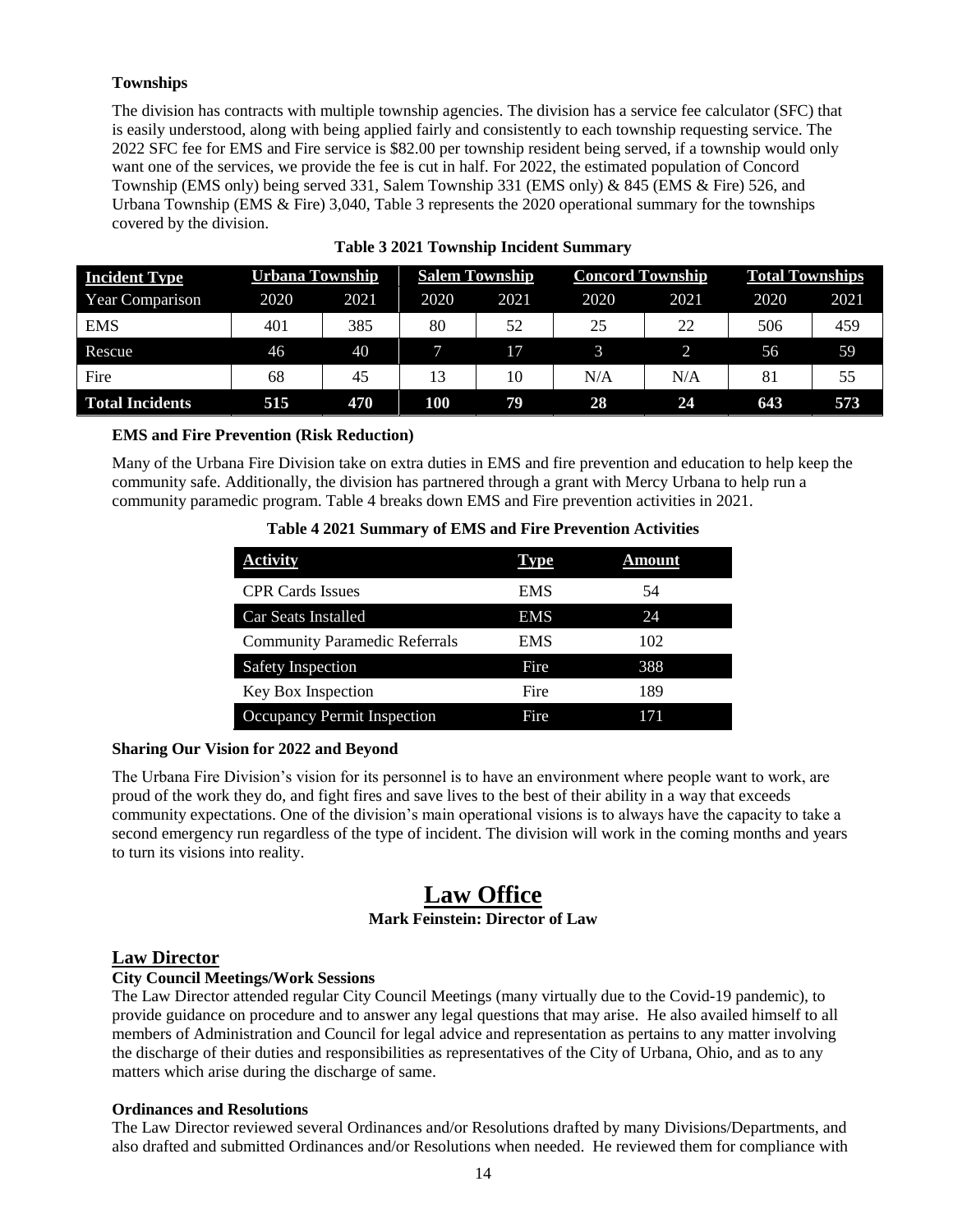all local, State and, if applicable, Federal laws. In addition to review for compliance and correctness, he reviewed them to assure that the underlying objective of the Legislation was met by the draft.

### **Inter-Departmental Outreach**

During 2021, the Law Director was approached by employees and/or heads of Departments to assist with various legal matters, such as collection letters, review of leases/contracts, correspondence to individuals affected by policy, and notice letters. He also assisted with the proper handling of public records requests.

The Law Director worked hand-in-hand with Planning and Zoning, Community Development, Cemetery, Water, Fire, Police, Engineering, Human Resources, Water Reclamation, Airport, Streets, and Finance.

### **Administrative Responsibilities**

The Law Director worked directly with the Mayor and the heads of Administration and Finance to coordinate and oversee the smooth, efficient and cohesive operation of the City of Urbana, Ohio. Weekly meetings were held throughout the year, at which the Law Director conferred and participated in dialogue with the Mayor and the heads of Administration and Finance to provide counsel as to proposed and impending actions. The Law Director came prepared to update the group regarding any and all legal matters pending and pertinent to the administration of the City, and to report the progress on all projects.

### **Code Enforcement**

Planning and Zoning, Administration, and the Law Director worked hand-in-hand to assure that all provisions of the Urbana Codified Ordinances, and specifically, those provisions pertaining to nuisances and zoning violations, were adequately enforced. Throughout the 2021 calendar year, the Law Director spent a substantial amount of time working with Zoning and Nuisance, assisting them in enforcement.

### **Contract/Legal Document Review/Modification**

The Law Director reviewed, advised upon, and drafted numerous city projects requiring complex legal documentation and process including, but not limited to, bidding contracts, construction and remediation projects, interaction with the Townships and Champaign County, and so forth were brought forth. Each involves the office of the Law Director, some merely for review, others for more detailed participation.

#### **Easements, Appropriations, and Other Civil Matters**

The Law Director represents the City in matters of easements, annexations, and/or civil cases.

### **Municipal Court Prosecutor**

The fundamental responsibility of the Municipal Court Prosecutor is to represent the State of Ohio, the City of Urbana, and/or the Villages under the jurisdiction of the Champaign County Municipal Court, for all misdemeanors and for any felony cases filed in that Court.

#### **Cases Prosecuted**

In 2021, and despite the Covid-19 challenges, the Law Department prosecuted approximately 2,750 cases, which included nearly 4,000 charges through the Champaign County Municipal Court. This is all-inclusive, whether resolved by admission, plea, at pretrial, at a trial to the Bench, or by Jury Trial.

#### **Case Reviews**

In addition to prosecuting cases, the Municipal Court Prosecutor reviews fact patterns and evidence on behalf of law enforcement, to determine whether it would or would not be appropriate to file any charges in a particular case. Generally, the Prosecutor is approached to review cases which require analysis of complex legal application of the law to the facts. They may also involve other issues, such as mental and/or physical impairment of suspects, and how diminished capacity might affect charges. In 2021, the Municipal Court Prosecutor was approached by, and reviewed cases for members of the Champaign County Sheriff's Office, the Urbana, St. Paris, North Lewisburg, and the Mechanicsburg Police Divisions/Departments.

#### **Code Enforcement**

When called upon to so do, it is the burden of the Municipal Court Prosecutor to both draft and file the criminal complaints alleging misdemeanor violations of the Urbana Codified Ordinances, and to prosecute same. In 2021, the Municipal Court Prosecutor filed multiple criminal charges in criminal matters as well as matters of continued violations of zoning and/or nuisance provisions of the Urbana Codified Ordinances.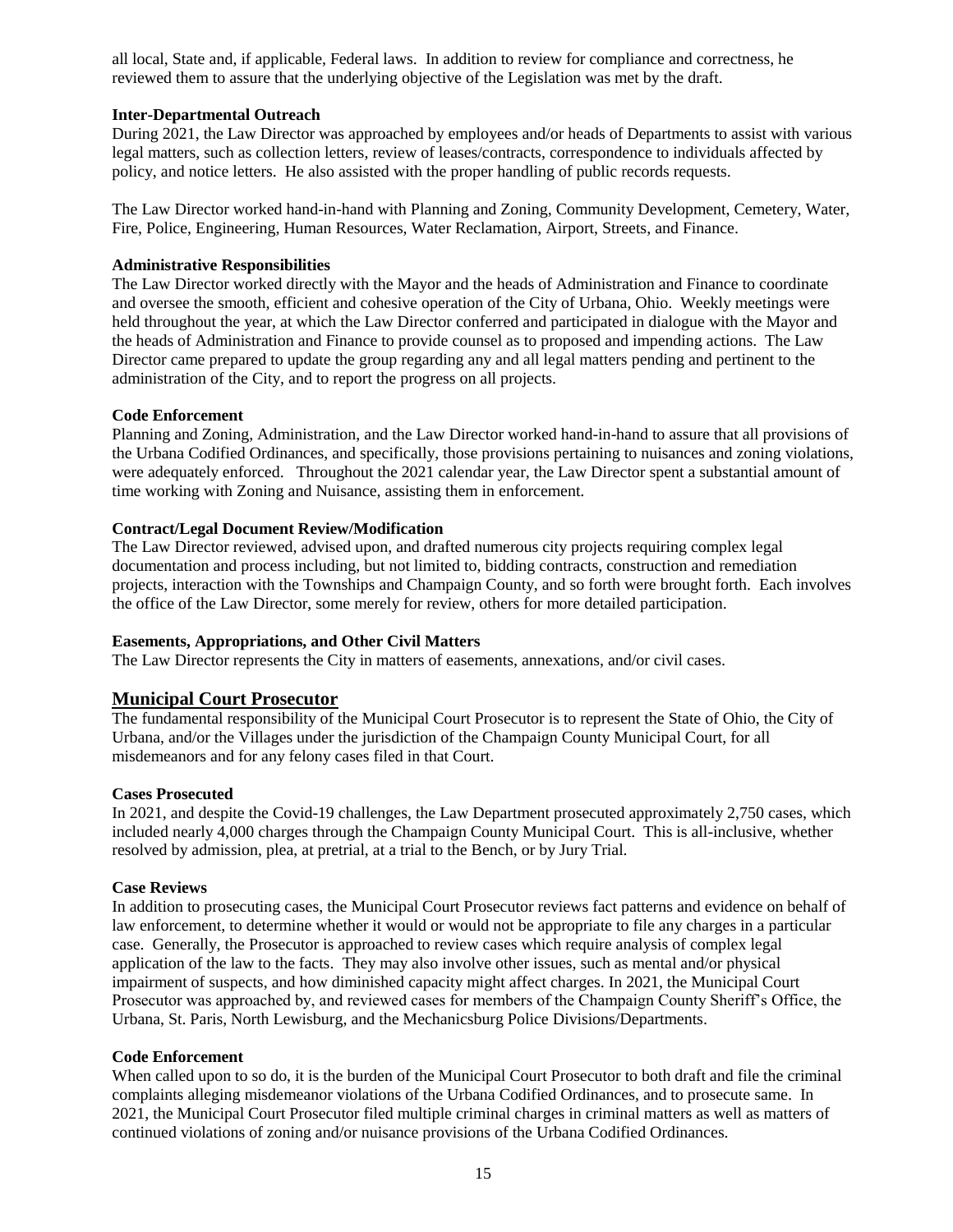### **Victim Advocacy**

The Municipal Court Prosecutor's Office established a Victim's Advocate program, which offers comprehensive victim services including, but not limited to, referral for counseling services, support in court and throughout the legal process, and assistance in securing restitution.

In 2021, through utilization of the VOCA Grant, which was successfully secured, the Municipal Court Prosecutor's office assisted several hundred victims of crime through the legal process.

#### **Law Enforcement Training**

In 2021, the Law Director, in his role as Chief Legal Officer for the City of Urbana, conducted multiple training seminars to certify members of the Urbana Police Division, the Saint Paris Police Department, the Mechanicsburg Police Department, and the Champaign County Sheriff's Office to administer oaths. This seminar allows a peace officer to notarize criminal complaints drafted by other members of law enforcement in the course of the peace officer's official duties. Further, he educated various members of law enforcement as to various nuances of certain statutes and Ordinances, and as to the application of Marsy's law to their cases.

### **Contracts for Prosecution Services**

The Municipal Court Prosecutor office continued to provide prosecution services to Champaign County and the Villages of St. Paris, Mechanicsburg, and North Lewisburg under the provisions of contracts for same.

### **Diversion**

In 2021, the Municipal Court Prosecutor continued to successfully operate the Champaign County Municipal Court Diversion Program. This program allows offenders whom the Prosecutor believes will not re-offend, and who otherwise qualifies, to enter a Diversion Program to avoid conviction of various offenses, namely, drug and alcohol-related offenses. The Diversion program provides counseling and other support services to such individuals, in an effort to minimize the risk of recidivism. In the event that the offender successfully completes the Diversion Program, the Prosecutor drafts and files a Motion to Dismiss the charge and to Seal the Record.

In 2021, the Program accepted multiple cases for diversion, with a 100% success rate.

### **PARKS, GROUNDS & RECREATION**

**Ryan Lantz: Supervisor**

### **Operations**

- **Parks, Grounds, and Nuisance**
	- o Removed nuisance shrubs and straightened fencing at Barbara Howell Park.
	- Completed remodel project of the tennis court restroom/ shelter/ storage building including the ADA sidewalk access, and final grading and seeding thru funding received from NatureWorks #25.
	- o Completed as phase two of the Gwynne St/ Weidmann Park fence project, courtesy of Weidmann Electrical
	- $\circ$  Completed phase two of the Gwynne St/Weidmann Park project, the construction of the dugout covers. The materials provided courtesy of Weidmann Electrical. The construction was done by the Parks Division.
	- $\circ$  Continued adding rules and regs signage to specific areas/ buildings of Melvin Miller Park and surroundings, along with additional ball field outfield signage
	- $\circ$  Replaced existing batting cages with 2 new nets, made possible courtesy of the Park Trust Fund.
	- o Traveled to Cincinnati, with assistance from Street Division to pick up revitalized field turf. This field turf was only 2 years old and was previously the playing surface at University of Cincinnati's Nippert Stadium. The turf was reinstalled to the existing batting cage concrete surface. This was made possible by the donation of turf by the Motz Group of Cincinnati, Oh
	- o Power washed and stained the Stage Pavilion at Melvin Miller Park; made possible thru a service project idea by Mr. Kyle Peters and a small group of volunteers from The Crossway Vineyard Church here in Urbana, who donated the stain, along with their time for the project. Members of the Park Division also assisted in this project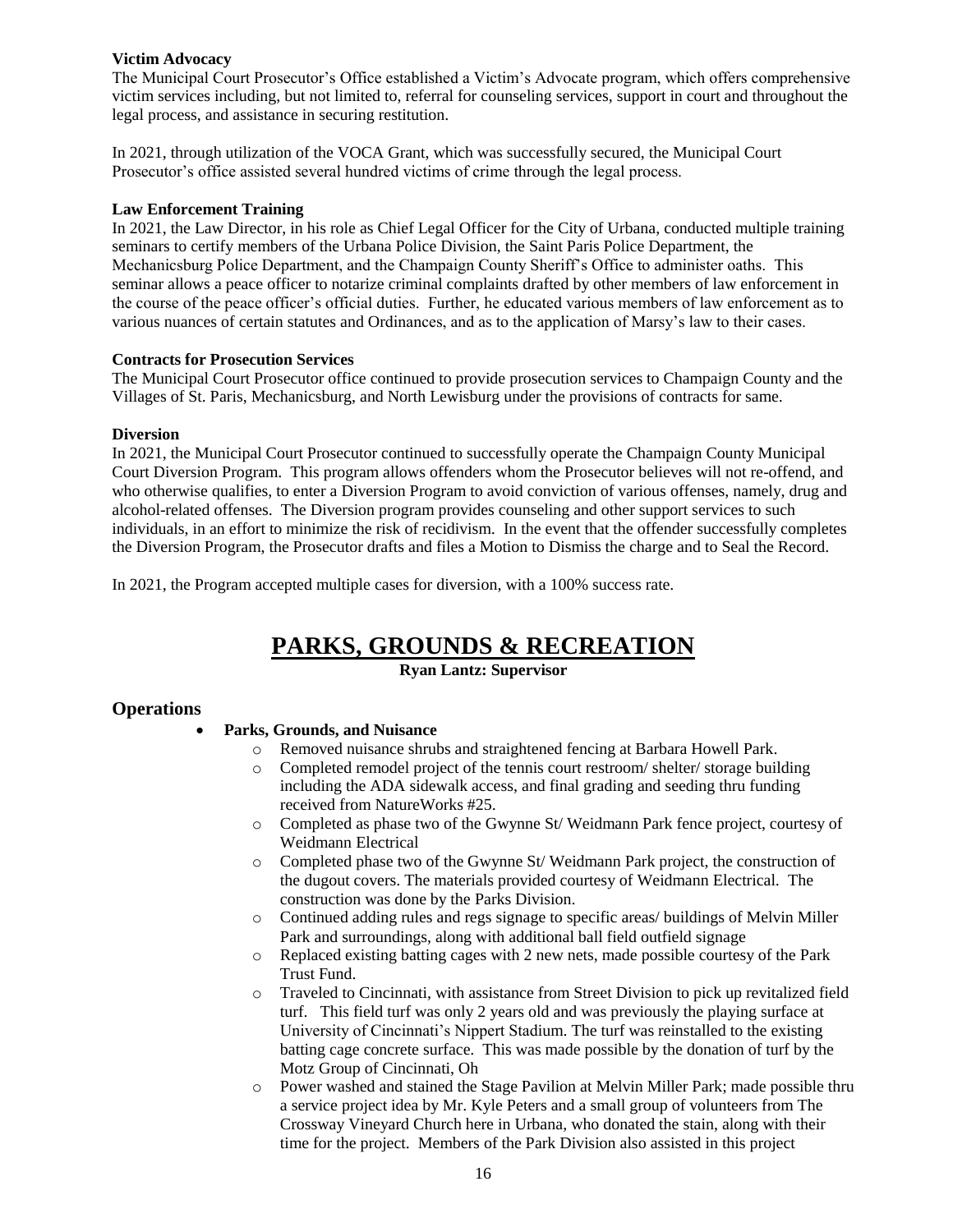- o Installed wood railing and handrail to Stage entry to meet ADA requirements
- o Completed the landscaping and ground responsibilities of Melvin Miller Park, downtown round about, Municipal building, and all other city owned properties/ areas our department is responsible for. This includes the completion of 72 nuisance orders served to 29 different locations around the city, 11 of which were eventually tended to by the property owner.
- o Continue to work on the exterior, final grade and appearance of new park maintenance building.
- o Removal of 2 liable pieces of playground equipment that is adjacent to the pool.
- o Completed and opened the NEW "*EVERYbody Plays!*" inclusive playground.
- o 2021 Legacy Tree Project which provided another 5 hardwood trees that were planted at Melvin Miller Park We also purchased and planted 8 white pines that were behind maintenance building to provide screening to the adjacent neighbors.
- o Completed the construction of the fuel area including enclosure for the park maintenance building.
- o Finalized the interior construction phase of the offices, breakroom and restroom space of the new park maintenance building to meet final inspection and occupancy.
- o Continued daily responsibilities of cleaning and upkeep of Melvin Miller Park buildings, restrooms, and the Municipal building.

### • **Park Activities**

- o Champaign Family YMCA completed another successful year running the Youth Rec baseball/softball programs. 405 boys and girls participated in this program.
- o The YMCA also managed and operated The Wendell B. Stokes Swimming Pool again this summer.
- o Urbana Ramjets Boys Youth Baseball and Lady Ramjets organizations continued to host multiple teams throughout the tri-county area, inviting visitors from April through July. This group consisted of 8 teams with around 85 kids using our parks.
- o Healthy Kids Day/ Parkfest was at Melvin Park on June 5. This also marks the first time that Healthy Kids Day was held at the park and the event was a big success. The event was organized and pulled off because of many individuals, but was truly made possible by Champaign Family YMCA
- o Boys and girls travel fall soccer season was organized by Champaign Dynamo and Urbana Girls Soccer Club. This again brought travel teams from surrounding counties and Dayton area to Melvin Miller Park for their team's home games. A total of 44 boys and girls, ages 8 to 12 from around the Urbana area made up the 4 teams that utilized the soccer fields this fall.
- o Coed recreational youth soccer season, which included 244 kids. This was organized by the Champaign County Family YMCA
- o Little Climbers tackle football season for grades 3-6 and NFL flag football for grades K-2 and 3-5; both programs were organized and run by Urbana Youth Sports. There were 80 participants between these two groups.
- o Trails or Treats put on by Urbana United Methodist Church took place on October 31.
- o The Disc Golf Course throughout the year continued to hold several tournament events on top of those that came daily for play.

#### **Park Events**

With indoor facility rentals, fields, shelter house, and Special Event Requests, Melvin Miller Park continues to increase its service to the community; offering everything from a safe, peaceful place to stroll, to the challenge of multi-state league competition on our Hilltop Disc Golf Course.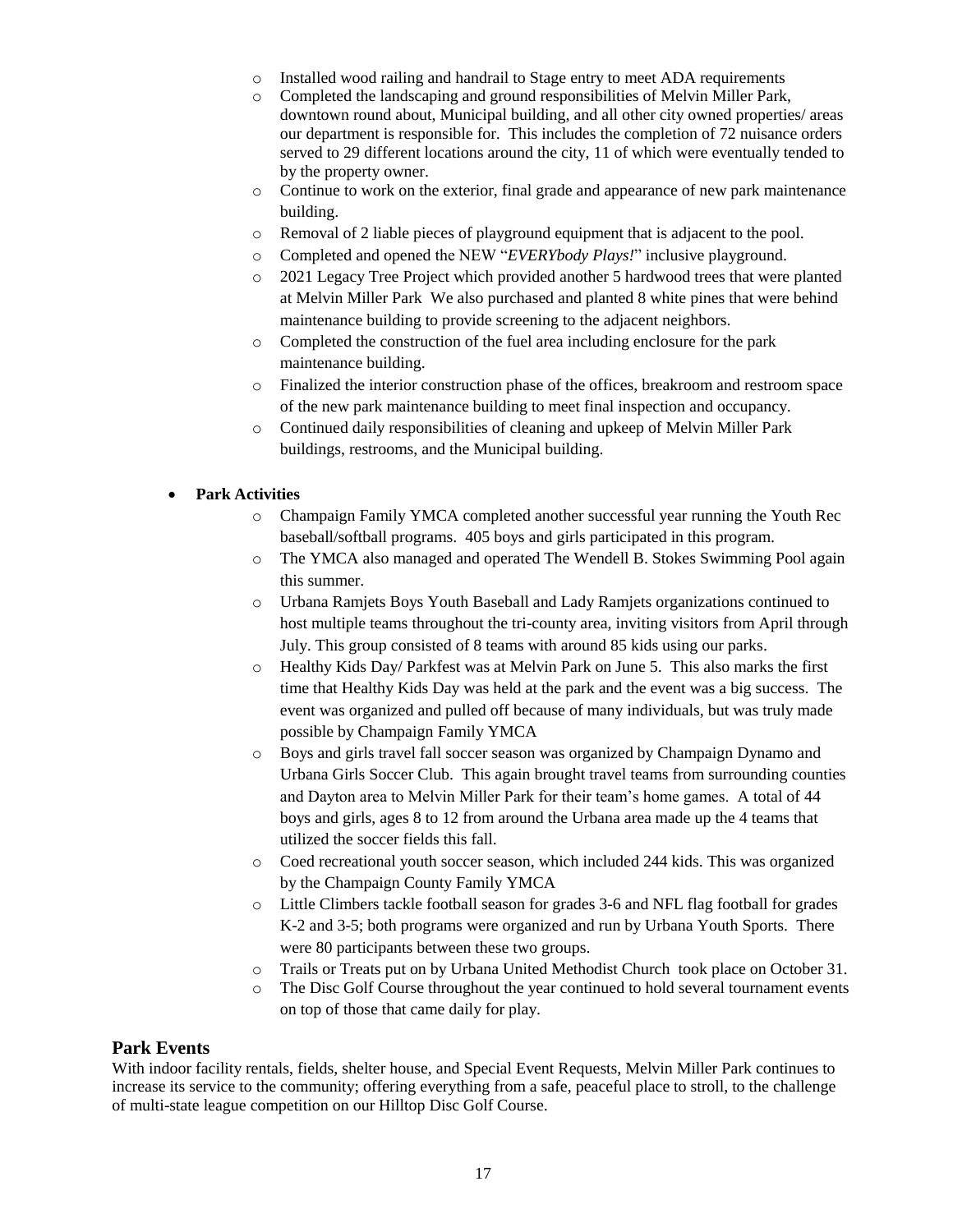### **Sharing Our Vision for 2022 and Beyond**

- Continue our work with the Parks and Recreation Board on projects:
	- o Continue development and organization of new park maintenance building interior and exterior;
	- o Paint/ stain ADA ramp on stage structure;
	- o Paint 4' chain link fence along bike path to Boyce Street to match tennis court fencing;
	- o Completion of the tennis court resurfacing project;
	- o Completion of the NatureWorks 27 project, which involves pavement resurfacing of the pickleball courts, sand volleyball and pickleball parking lot, along with various small areas around the park property;
	- o Additional Shelter house needs- Rotary Shelter;
	- o Paint Deck building exterior;
	- o Paint Youth Sports building exterior;
	- o Continue working with the Lawnview Board regarding phases 2 and 3 of *EVERYbody Plays!*
	- o Increased community participation, engagement and collaboration;
	- o Additional memorial benches;
	- o Upgrades to Wendell B. Stokes Community Pool including surrounding fencing;
	- o Geese Management Servicing Plan;
	- o Additional project phases of the Weidmann Park/ Gwynne St project, which include new concession/ restroom/ storage building in years to come.
	- o Continue to build on our working relationship with the Champaign Family YMCA and Weidmann.

### **POLICE**

### **Chief Matthew Lingrell Proudly Serving Our Community Since April 27, 1868**

**Mission:** "We, the members of the Urbana Police Division, pledge to provide professional, quality service with integrity and teamwork, to keep Urbana a pleasant place to live, work and visit."

### **2021 Activities**

2021 started off very strong for us when in January, we were able to bring criminal indictments of murder, aggravated robbery, robbery, felonious assault and grand theft of a motor vehicle, in relation to the 2011 homicide of Mr. Louis Taylor, against Josiah W. Matthews, 29. Matthews is scheduled to stand trial in early 2022 for Mr. Taylor's murder. The criminal indictments against Taylor came after 9 years of dogged investigative work by officers of the Urbana police division, some of whom retired during that time span.

After many months of research along with the help of our city administration and city council, the police division signed the contract to implement a new program of In-car cameras and Body Worn Cameras for our front line officers to have, which we hope to begin using during the first quarter of 2022, after we receive the \$120,000 worth of equipment needed for the program, conduct division wide training on policy and procedure for using the new cameras and completion of a short term practical training period, before our final and complete implementation takes effect. We believe having these systems will help us to show greater transparency in how policing is conducted here in Urbana, strengthen our evidence collecting, our criminal investigations and reduce the likelihood of false allegations against an officer.

In May, Officer Keith Hurst was the recipient of the 2020 Crisis Intervention Officer of the Year for his efforts in dealing with persons in crisis, including his handling of an armed suicidal man whom Keith was successful in bringing that incident to a safe conclusion. Keith was honored during a luncheon sponsored by the Logan/Champaign Mental Health, Drug and Alcohol Services Board.

In August, our longtime Police Chaplain, Reverend John Ware, 88, passed away. He'd served this agency well since 1973. Officers of the Urbana Police Division served as Honor Guards and as pall bearers during Chaplain Ware's viewing and funeral services on September 4. Officers, both past and present, appreciate John's (and the entire Ware family) for many years of spiritual and personal support shared with our agency's employees.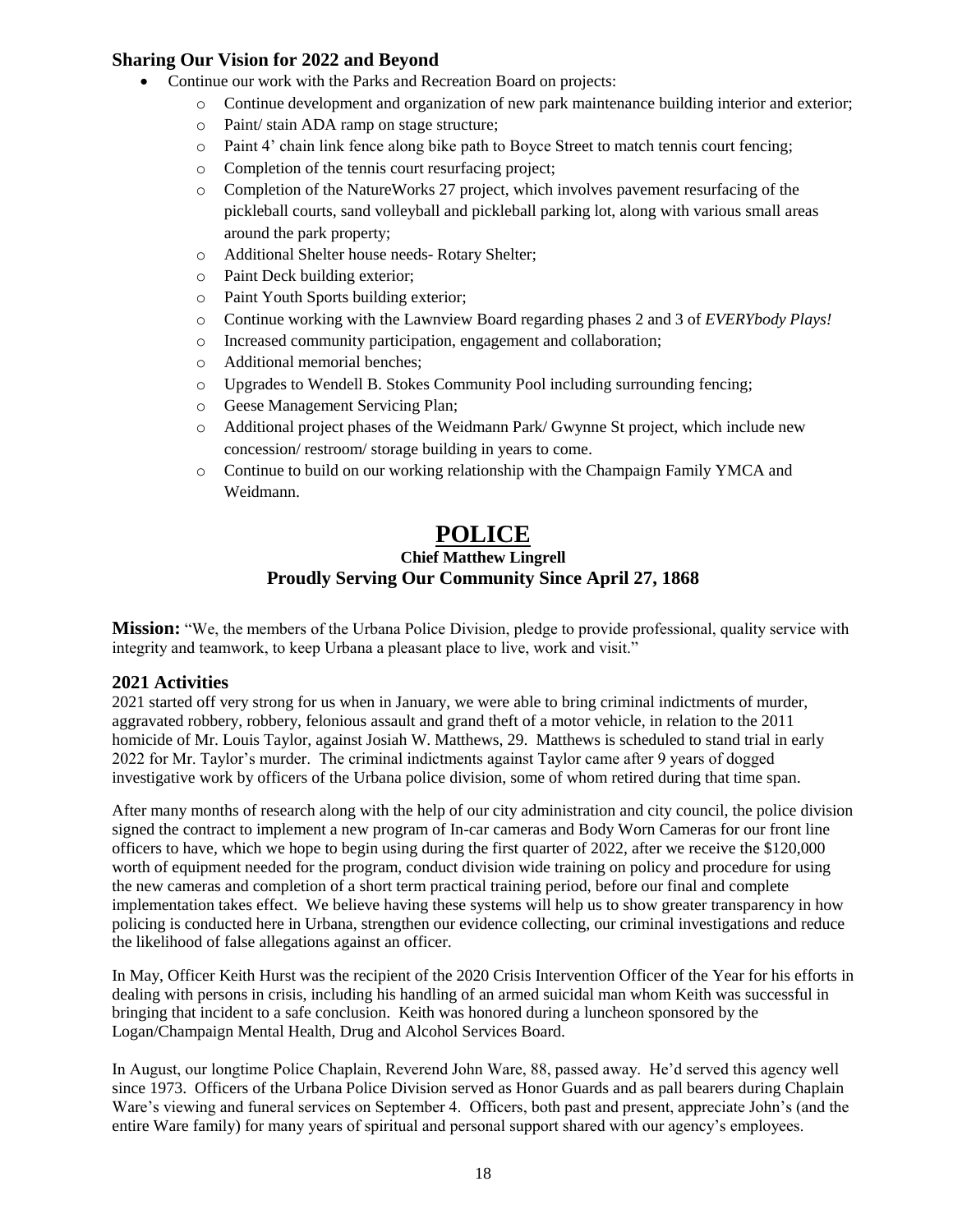It is truly an honor and a privilege for the members of your Urbana Police Division to represent and serve the great city of Urbana. Whenever law enforcement here encounters those really difficult times (homicides, tragic deaths, broken families, mental health issues, or addiction crisis) within our community, it seems that we are always shown tremendous community support and kindness by the citizens we are so lucky to serve. It is in those trying times that we will always work our hardest to make sure we are doing our absolute best to serve and protect the city, our citizens and our visitors of Urbana.

**Staffing** – During 2021 we hired one new officer, Noah Curl. Curl is a graduate of the Ohio State University with a Bachelor's Degree in Criminal Justice and he completed his Ohio Basic Police Certification at Rhodes State College in Lima. We are currently in the process of hiring our two newest officers and hope to bring them on in early 2022. At the close of 2021 we still find ourselves four officers short of full staffing of 21 officers so we will soon be opening another round of entry-level testing for new hires.

**Investigations Unit** – Sergeant Shawn Schmidt and Officer Logan Dunn are specially assigned to our Criminal Investigative Unit. Our Criminal Investigative Unit covers the hours of 0800 – 1800 hours most days and is responsible for handling or helping patrol officers to handle our more complex type investigations, for example: death cases, covert drug cases, sex crimes and extensive or prolonged investigations.

**Grand Jury Cases** -- In 2021 Urbana police presented 106 criminal cases to the Champaign County Grand Jury resulting in 304 criminal indictments.

| Champaign County Grand Jury         | Cases | Indictments |
|-------------------------------------|-------|-------------|
| <b>Urbana Police Division</b>       | 106   | 304         |
| Champaign County Sheriff Dept.      | 113   | 366         |
| Mechanicsburg Police Dept.          | 32    | 95          |
| Saint Paris Police Dept.            | 3     | 10          |
| North Lewisburg Police Dept.        | 2     |             |
| <b>Adult Parole Authority (APA)</b> | 3     | 4           |
| Ohio State Highway Patrol           | 3     | <u>8</u>    |
| <b>Totals</b>                       | 262   | 794         |

**Drug Investigations** -- Urbana police conducted three drug related search warrants throughout the city in 2021. Eighty-three drug investigation cases were presented to Champaign County Grand Juries. Officers also conducted covert drug cases throughout the city resulting in numerous arrests and criminal indictments of drug traffickers and abusers in Urbana.

**Opioid Overdose Cases** -- In 2021, Urbana police investigated 12 overdose cases with four deaths. Last year we handled 21 overdose cases, resulting in five deaths.

| • Drug arrests stats: |  |  | 2021 2020 2019 2018 2017 2016 2015 2014 2013 |  |  |
|-----------------------|--|--|----------------------------------------------|--|--|
|                       |  |  | <b>309</b> 365 473 550 724 620 611 302 308   |  |  |

- **Twenty-seven (27) firearms** were confiscated during investigations.
- **\$616.00** in **cash** was confiscated during investigations.
- Our **Drug Drop Box** took in **169 lbs.** of old, unused medications for disposal purposes.
- We continued our partnership with the METRICH Drug Enforcement Unit.

**People's Savings Bank Armed Robbery** -- On July 1, 2021 just after 9:00 a.m. the People's Savings Bank, 618 Scioto Street, was the victim of an armed robbery where the robber fled with an undisclosed amount of money. Over the next several weeks other local banks in surrounding communities were also victim to armed robberies which police believed were by the same unknown suspect. Urbana police began working in a task force comprised of law enforcement partners working together to solve these multiple bank robberies.

During the early morning hours of October 15, that task force which included members of the FBI Southern Ohio Safe Streets Task Force, members of FBI Squad 6, FBI SWAT, officers from the Heath Police Department, and investigators from the Logan County Sheriff's Department, Springfield Police Division, Urbana Police Division and West Liberty Police Department, participated in an FBI search warrant raid at a Heath, Ohio residence where our robber, Stefan Chadwick Crawmer, 52, was taken into custody for his suspected involvement in bank robberies that occurred in Springfield, Urbana, and West Liberty during the summer.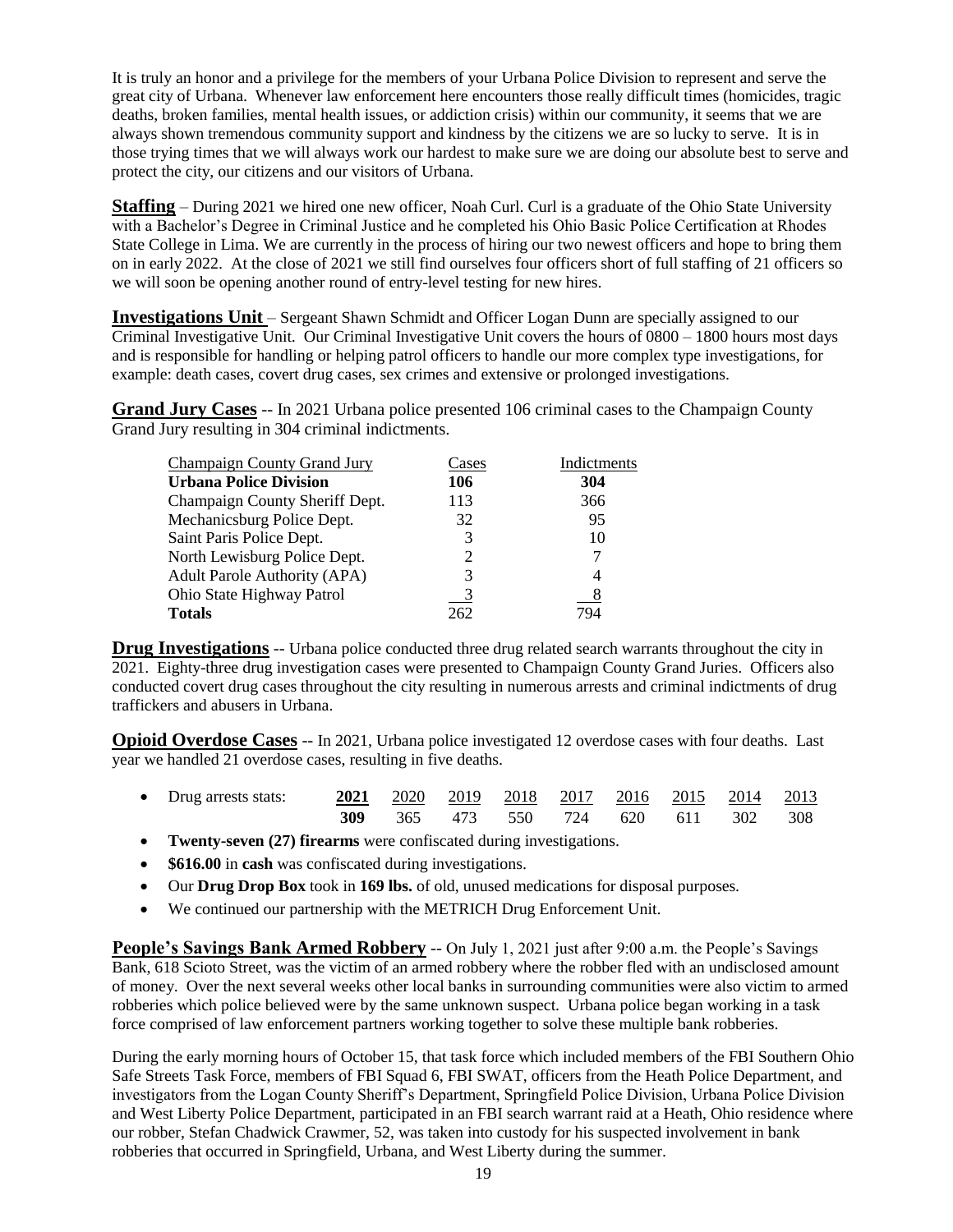Crawmer's case is being handled in Federal District Court and he faces multiple criminal counts of Bank Robbery, Felon in Possession of a Firearm and Use of a Firearm During a Crime of Violence. Urbana police investigators Sergeant Shawn Schmidt and Officer Logan Dunn were members of the task force and helped with the raid and arrest of Crawmer.

**Civista Bank Aggravated Burglary** -- On August 20, 2021 just after 3:00 p.m. the Urbana Police Division responded to the Civista Bank at 601 Scioto Street on the report of a man inside assaulting an employee and destroying bank equipment. Responding officers located Jonathan Chalender, 45, as he attempted to flee the scene on foot. After a short physical struggle with arresting officers, Chalender was secured and taken into custody and charged with Aggravated Burglary, Assault and Vandalism. The bank employee was treated and released from the Urbana Mercy Health Hospital after treatment of injuries sustained in the assault. Officers who worked on this case were: Sergeants Dave Reese, Todd Pratt and Shawn Schmidt along with Officers Seth Lingrell, Logan Dunn and AJ Ervin.

**Outreach Efforts in 2020** -- We believe that we must continue to meet the needs of our community in as many ways as possible by providing various outreach efforts that will help us to maintain and/or develop lasting partnerships that will help in strengthening professional relationships between the community and it's police division.

Throughout 2021 some of those efforts that we did participate in outreach included:

- **Mascot "Officer Stanley"** appearances at various community events and for presentations.
- **Alert, Lockdown, Inform, Counter, Evacuate (ALICE), or, Run, Hide, Fight (RHF)** presentations for various schools, businesses or organizations.
- FOP sponsored **Easter Egg Hunt**
- **Safety Town** In June we conducted two classes of Safety Town where we hosted several kindergartento-be aged youngsters at our Safety Town (located indie the Melvin Miller City Park. During Safety Town the youngsters receive information on various safety protocols including: Good Drugs / Bad Drugs, Fire Safety, Pedestrian Safety, Pool and Playground Safety, Seat Belt Safety, Storm Safety and Stranger Danger. Some of our daily presenters include: the Urbana Fire Division, the Urbana City Schools Bus transportation, Urbana City Pool (YMCA) and the Champaign County Jobs & Family Services. Urbana Officers who conducted Safety Town for us were School Resource Officer AJ Ervin, Sergeant Shawn Schmidt, and Officers Luke Hiltibran and Sam Harris.
- **Drug-Drop-box program** We have a permanent Drug Drop-box program located inside the Municipal building for residents to drop off old, unused prescription medications safely and securely. In 2021 we collected and disposed of 169 pounds with this program. The Drug Enforcement Agency (DEA) disposes of our collected drugs for us safely.
- FOP **Halloween Treats** October
- FOP **Community Christmas** December provided Christmas gifts for 29 families and 78 children this year.

### **New Equipment in 2020**

- One Patrol Ford Explorer SUV's (which we are still awaiting delivery on)
- In March, we were the recipient of a WalMart Local Community Grant of \$4,500 which purchased an enclosed Forensic Ductless Workstation to help further criminal investigations here locally by making it much safer on the officer conducting various tests upon items of evidence.
	- o The Air Clean Ductless 600 Workstation protects officers operating the system from toxic vapors, fumes, powders, particulates, and smoke, as they process or test evidence. Officers will use this system while they are searching for and developing latent prints from items of evidence; to conduct presumptive tests on evidence containing blood or other bodily fluids; and, to conduct presumptive chemical testing on various drug evidence, especially fentanyl.
	- $\circ$  This new system will help to protect officers from absorbing or inhaling substances that are unsafe for human ingestion. We believe having such an advanced system available for us to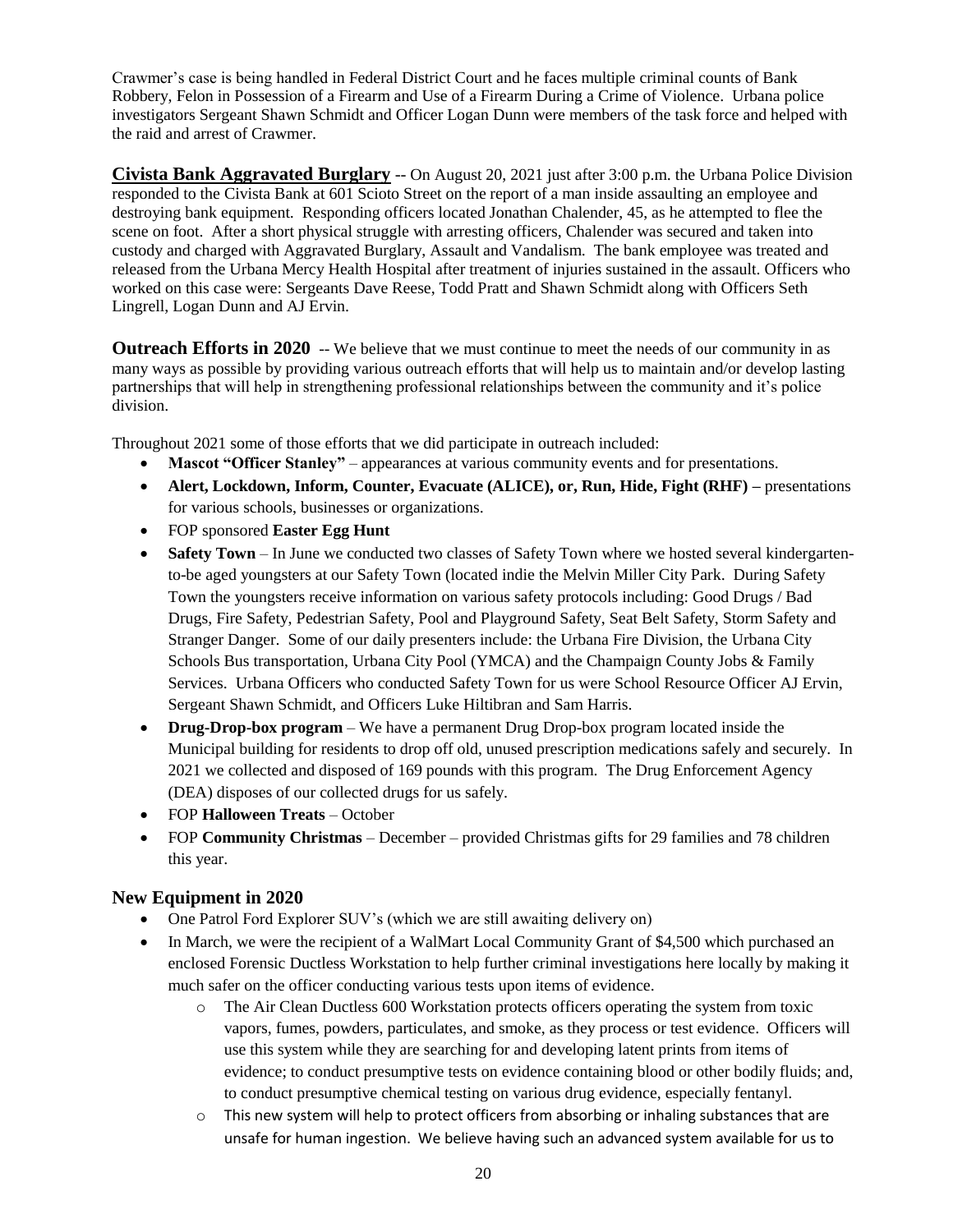use may also help to streamline the turnaround time it takes for officers to submit some items of evidence to state law enforcement crime labs, have testing completed and then returned to the police division for us to use in criminal investigations.

- In March we transitioned into the new UPD Property Garage within Melvin Miller Park. We use this facility to hold large items of evidence (i.e. furniture, drug grow operations equipment, stolen cars and bicycles). We also transitioned from using the former Armory outdoor bullpen for storing junk/abandoned vehicles and now store those in the upper city park bullpen.
- We were the recipient of a grant from the local Emergency Planning Commission (LEPC) grant of \$9,000.00 to cover the cost of purchasing two new tactical ballistic shields for us to add to two of our frontline police cruisers for officers to have readily available for use at any incident involving firearms. We are still awaiting delivery of those shields.
- Three new ballistic vests for new officers were purchased in 2021 as well as three replacement vests for veteran officers, costing \$5,889.99. Sergeant Jason Kizer oversees a federal/state grant for these and he was able to obtain \$3,358.76 in grant money. Our out-of-pocket cost for these vests was \$2,531.23.

### **Response to Resistance Reporting (RTR)**

For each incident in which an officer(s) deals with a non-compliant subject where some force must be used to gain compliance, we require a Response to Resistance (RTR) report be completed. All RTR reports are reviewed after each incident, quarterly by our administrative and supervisory staff and weapons instructors and annually by the Chief of Police and City Law Director. Our goals always are to make certain officers are responding to resistance as per Urbana Police Division Policy and Procedure and Standards of Conduct. If we find incidents whereby an officer acts outside of these doctrines, administrative action can be taken and can range from retraining up to termination.

### **Firearm's Use Report (FUR)**

A Firearms Use Report (FUR) is completed every time an officer withdraws a firearm and points it at a subject during an incident.

Response to Resistance (RTR) Reports:

|                                | 2021 | 2020 | 2019 | 2018 | 2017 | 2016 | 2015 |
|--------------------------------|------|------|------|------|------|------|------|
| Total # of RTR reports         | 19   | 28   | 32   | 24   |      |      | 37   |
| Total # of Firearm Use reports | 12   |      |      |      |      |      |      |
| # of incidents OC spray used   |      |      |      |      |      |      |      |
| # of incidents ASP baton used  |      |      |      |      |      |      |      |

### **Professional Responsibility Investigations (PRI)**

Professional Responsibility Investigations (PRI) takes place when an officer is accused of violating a Policy and Procedure or the Standards of Conduct of the Urbana Police Division. After an internal investigation is completed, a *Conclusion of Fact* of either: **Exonerated**--the allegation is true; however, the employee's action and conduct was proper and lawful. **Unfounded**--the allegation is false or not factual. **Policy Failure**--the allegation is true; however, the employee's action and conduct resulted from an inadequate policy or procedure. **Not Sustained**--there is insufficient evidence to either prove or disprove the allegation. **Sustained**--the allegation is true and the employee's actions and conduct was not proper or lawful.

Discipline can range from Remedial Training, Supervisory Counsel session, Written Reprimand, Suspension, Demotion or Termination.

Professional Responsibility Investigations (PRI):

|                                              | 2021     | 2020 | 2019 | 2018 | 2017 | 2016 | 2015 |
|----------------------------------------------|----------|------|------|------|------|------|------|
| Total # of PRI's                             | h.       |      |      | 6    |      |      |      |
| Total # resulting in Supervisory Discussions | $\theta$ |      |      |      |      |      |      |
| Total # resulting in Written Infractions     |          |      |      |      |      |      |      |
| Total # resulting in Suspension              |          |      |      |      |      |      |      |
| Total # resulting in Termination/Resignation |          |      |      |      |      |      |      |
| Total # resulting in other Sanctions         |          |      |      |      |      |      |      |
| Total # resulting in Unfounded or Exonerated |          |      |      |      |      |      |      |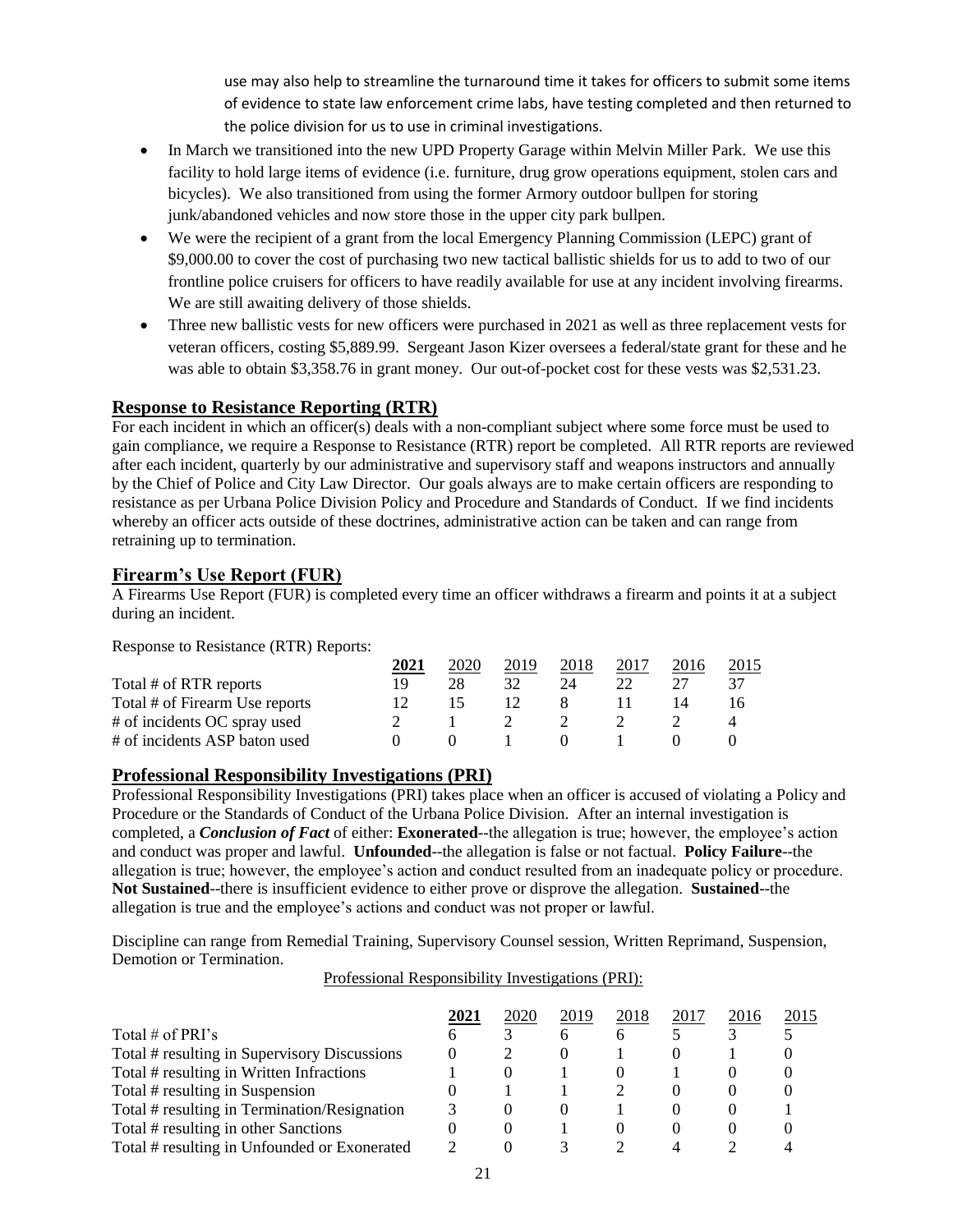### **Training 2021**

*Officers were able to maintain all required state certifications in weapons and tactics. Additionally the following training was received:*

- In July we conducted division-wide training *"SURVIVE – Active Shooter Response & Tactical Medicine Care" provided to us by the Pohl Group, Inc.* This training provided classroom and practical exercise to practice how to use the Individual First Aid Kit (IFAK) to deal with severe wounds and blood loss. Five members of the Urbana High School Marching Band assisted us in our practical training exercise by acting as severely wounded victims for the officers to protect and care for during an active shooter incident.
- *Officers Tristin Williams and Noah Curl* completed weeklong training on *Crisis Intervention Training (CIT)* to help them to have a broader background on dealing with people in crisis. Every UPD officer has been trained in CIT.
- *Officer Robbie Evans* completed weeklong training to become certified as a *School Resource Officer (SRO)*. Currently Officer AJ Ervin serves as our City School SRO and now we have a second officer to handle those duties whenever AJ is unavailable to.
- *Sergeant Shawn Schmidt and Officer Logan Dunn* attended training at OPOTA to become certified to operate a dew drug testing machine*, the MX908*. They are now responsible for conducting presumptive testing of all drug evidence our officers confiscate in criminal drug investigations.
- *Officer Keith Hurst* completed a weeklong class on the *REID Technique of Investigative Interviewing and Advanced Interrogation.*
- *Chief Matt Lingrell and Lieutenant Josh Jacobs* attended training at Bowling Green State University on *"Response to Mass Violence and Mass Protest Seminar."*
- *Sergeant Jason Kizer* continues to complete the *2021-22 Leadership-Champaign County program*  provided by the Champaign County Chamber of Commerce.
- The Division received its recertification from the Ohio Collaborative Commission for maintaining various policy and procedures covering:
	- o Biased Free Policing
	- o Community Engagement
	- o Motor Vehicular Pursuit
	- o Professional Responsibility Investigation of Employee Misconduct.
	- o Recruitment & Hiring
	- o Response to Resistance (Use of Force)

### **Sharing our Vision for 2022 and Beyond**

- 2022 will be a year geared towards replenishing our manpower with new officers, requiring a new round of recruitment, testing and selection. This is generally an exhaustive challenge and takes several months to complete but our goal will remain to find servant leadership minded and community committed officers who can serve our wonderful community for many years.
- 2022 will see the implementation of a new program of In-car cameras and Body Worn Cameras for front line officers. In addition to providing for another level of transparency for our public – police encounters, we're certain this new program will greatly enhance our successes in criminal and traffic investigations, and in giving greater clarity in cases where a citizen feels a police-citizen contact was improper.
- Continual training of new and young officers in the areas of service, investigations and tactics and then placing them in roles from which they and the division can best succeed.
- Finding new ways to serve our public with outreach efforts.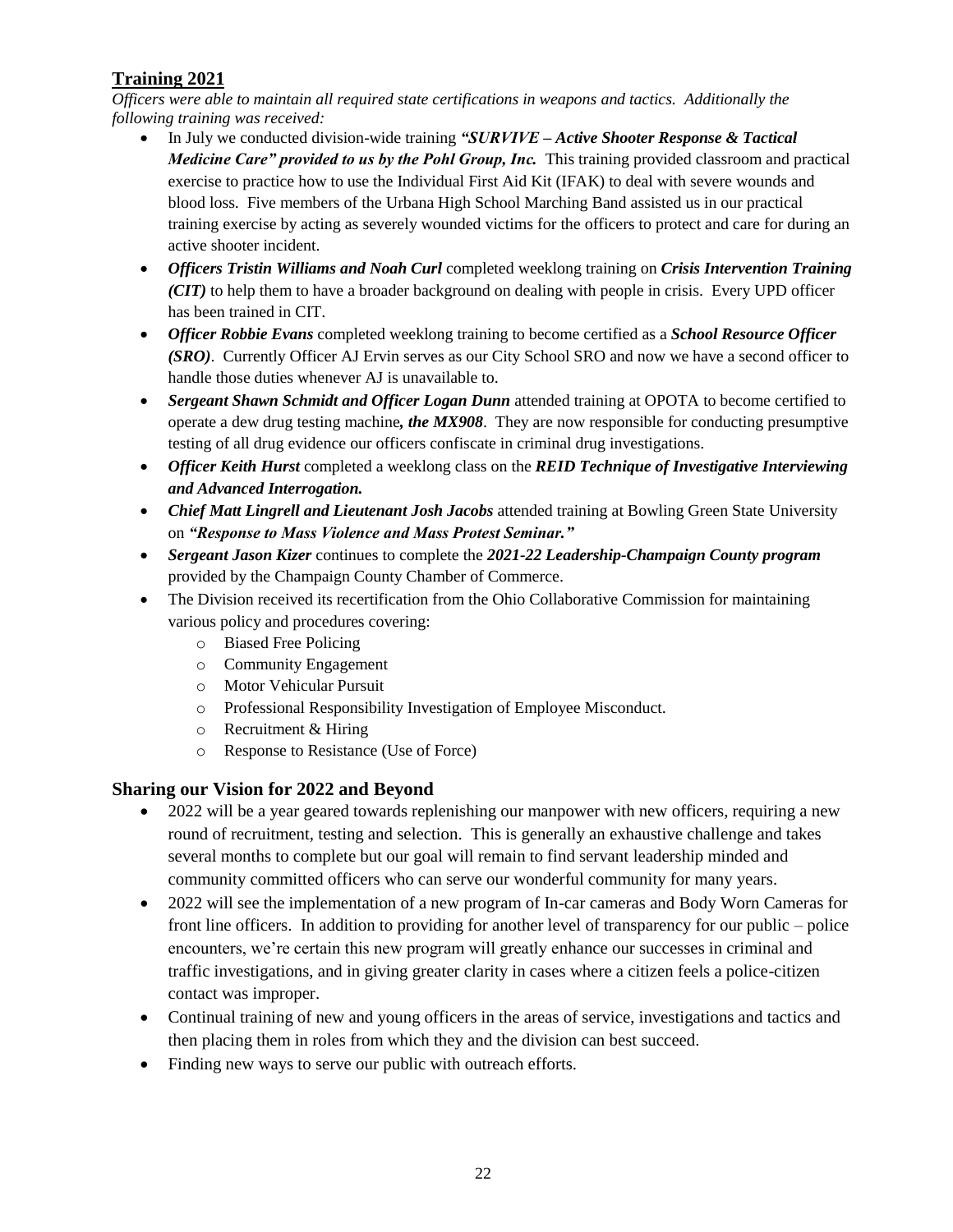# **PUBLIC WORKS**

### **Chad Hall: Superintendent**

The Division of Public Works is a multi-faceted program emphasizing "team." In a continued effort to maximize efficiency and minimize spending, the City strongly supports its focus on cross-training and is proud of the successful results. This Division is responsible for: Facilities; Grounds Maintenance; Street; Water; Waste Water; and Sewer while maintaining a close and productive relationship with the Engineering staff.

With our highly trained and licensed staff, the City provides the services necessary to meet and/or exceed the requirements of State and Federal guidelines, while minimizing the cost to our residents. The information below provides a snapshot of accomplishments in 2021:

### **Facilities Brad Yost: Supervisor**

The staff helps when and where necessary throughout various City departments; oversees the submission; sale and closure of GovDeals for select (no longer utilized equipment); perform multiple maintenance tasks at all city owned locations; team with several contractors that specialize in HVAC, plumbing, roofing, and electric.

### **2021 Projects Include:**

- We responded to over 100 service call requests by city staff; in most cases we were able to handle the repair internally.
- We built dumpster enclosures for the Depot Building, Municipal Building and the New Park Maintenance Building.
- City staff-built offices and storage space inside the new Park Maintenance Building.
- We erected a security wall dividing the lobby area inside the Municipal Building. This project also included lobby painting, ceiling tile replacement, LED can light conversions in the breezeway and lobby areas.
- We did an LED light conversion for the Fire Division in bays 1-4.
- **GovDeals –** 29 City assets sold online; net sales: \$52,430.00; average \$1808.00 per item sold. We doubled the assets sold and net sales over 2020.

### **Sharing Our Vision for 2022 and Beyond**

- We are looking forward to implementing a new Software management system to handle facility related maintenance work orders. This will streamline our process of PM tasks.
- Gwynne street ball field renovation
- In the final stages of completing the New Park Maintenance Building
- Install new ceiling in the Street Garage/Taft Avenue.
- Looking forward to hiring a new Facilities staff member.
- Airport: plan minor renovations to front dining area.
- Install new Police entry door off of patio.
- Looking into a permanent solution to cooling the Municipal Building server room.

### **Water Joe Sampson: Superintendent**

The City of Urbana Water Division's administration and employees are committed to produce a water supply that meets or exceeds all health, safety and quality requirements in the most cost-efficient manner and with no or very little interruption. In addition to supplying safe drinking water, the Water Division also supports all other city departments with equipment, labor and skill sets that lend to the shared resource commitment and valueadded efficiency goal.

### **Operations Summary:**

The Water Division is responsible to the community for the delivery of water required for daily consumption, fire protection and industrial use. The following are numbers that reflect usage for 2021 and before.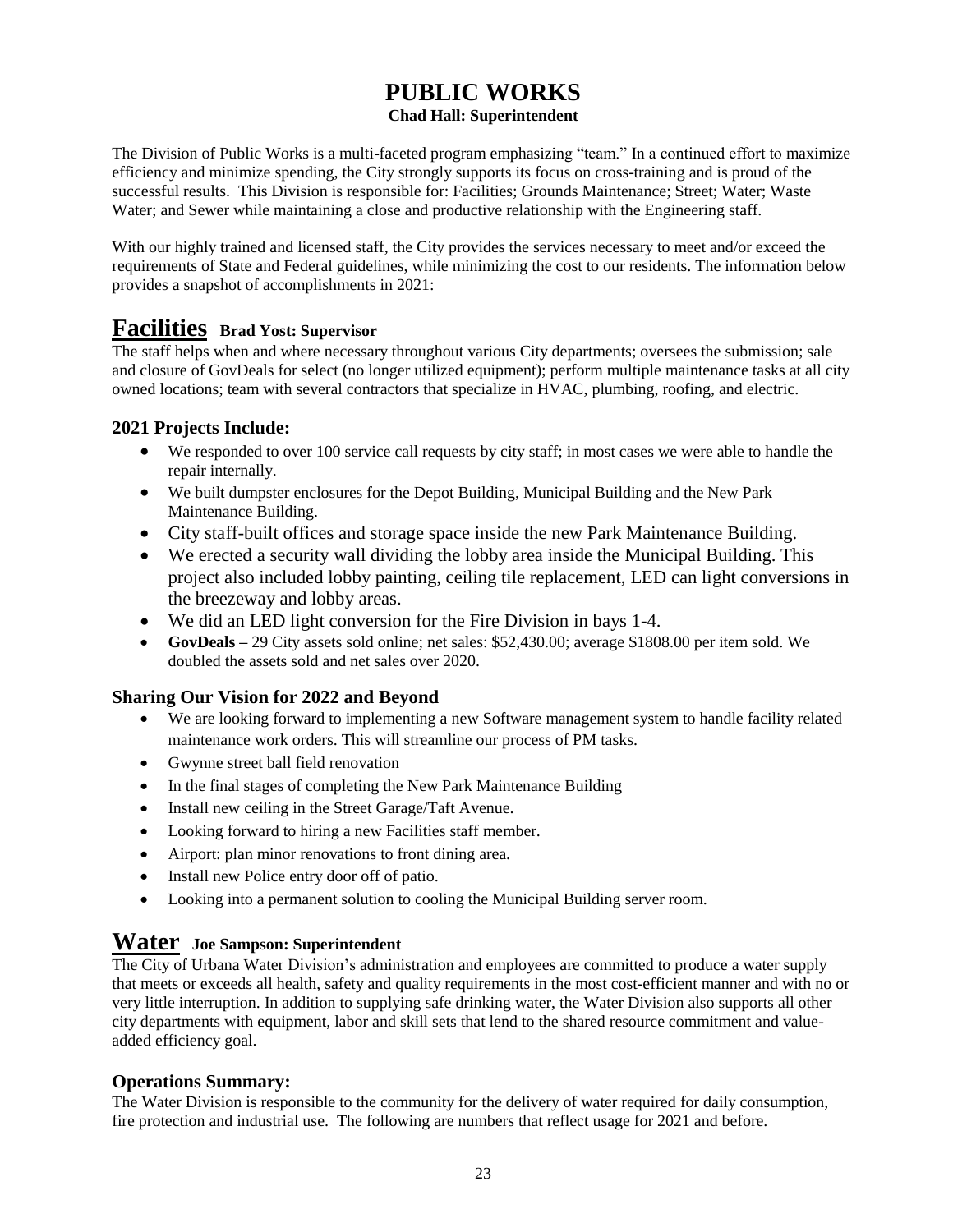|                                   | 2017        | 2018        | 2019        | 2020        | 2021        |
|-----------------------------------|-------------|-------------|-------------|-------------|-------------|
|                                   | Actual      | Actual      | Actual      | Actual      | Actual      |
| <b>Million Gallons Pumped/vr.</b> | 694.05 MG   | 687.49 MG   | 660.35 MG   | 555.032 MG  | 579.619 MG  |
| <b>Million Gallons per Day</b>    | 1.901 MG    | 1.884 MG    | $1.779$ MG  | 1.516 MG    | 1.588 MG    |
| <b>Population of Urbana</b>       | 11.405      | 11.618      | 11.793      | 11.233      | 11.450      |
| <b>Gallons per Person</b>         | 166 Gal/Dav | 162 Gal/Day | 115 Gal/Day | 133 Gal/Day | 138 Gal/Day |

### **2021 Distribution Repair Digs and Previous Years**

| 2016   | 2017   | 2018   | 201 Q<br>2012 | 2020   | 2021   |
|--------|--------|--------|---------------|--------|--------|
| Actual | Actual | Actual | Actual        | Actual | Actual |
| ჂႩ     | ັ      | 29     | 50            | 58     | 42     |

### **2021 Accomplishments:**

- All interior piping at the 29 WTP painted
- New spool installed at 29 WTP to stop a leak
- 29 WTP filter media tested
- Stopped feeding potassium permanganate to improve filter functionality
- Leak detection survey completed showing several underground leaks
- Leaks repaired from survey saving over 100,000 Gallons per day
- 3,650 OUPS water line locate request (Down 1079 tickets from 2020)
- 3 operators passed their Ohio EPA class 1 water treatment test
- Phase II water line replacement completed
- Meter replacement project started, 75.63 completion at year end
- New water line installed Washington Street and West Church
- Several insert-a-valves installed to eliminate faulty water main valves
- New chlorine injection site established at OTP, now inside
- Trees cut down at OTP for safety precautions
- New motor on well 10 at the 29 WTP
- Engineering foe a new booster station project implemented for a second station
- Engineering for a booster station replacement implemented for the Water St station
- Engineering for new water line project for Dellinger East Lawn and Children's Home Rd.
- Valve exercise program continued with several broken valves replaced

### **Note: These are just a few of the highlights of 2021 and do not reflect the many other accomplishments that were completed, or are in the process of completion.**

### **Sharing Our Vision for 2022 and Beyond**

- Capital Improvement goals for 2022 include but are not limited to:
	- o GPS/GIS locations completed for the distribution system (curb stops)
	- o Surveillance cameras installed at the Rt.29 WTP
	- o Start Lead and Copper service line inventory
	- o Begin computer generated work orders
	- o Finish tree trimming project for water tower fences
	- o Cross train employees for equipment operations
	- o Complete water meter replacement project
	- o Have all employees certified with a class 1 water treatment certificate
	- o Continue to develop GPS/GIS system for grater functionality
	- o Replace several more valves as part of the valve exercise program
	- o Complete GPS/GIS water tracing program
- Long Term Goals include:
	- o Water main break and service line repair restoration preformed in-house
	- o Critical valve analyzation, exercise and replacement plan started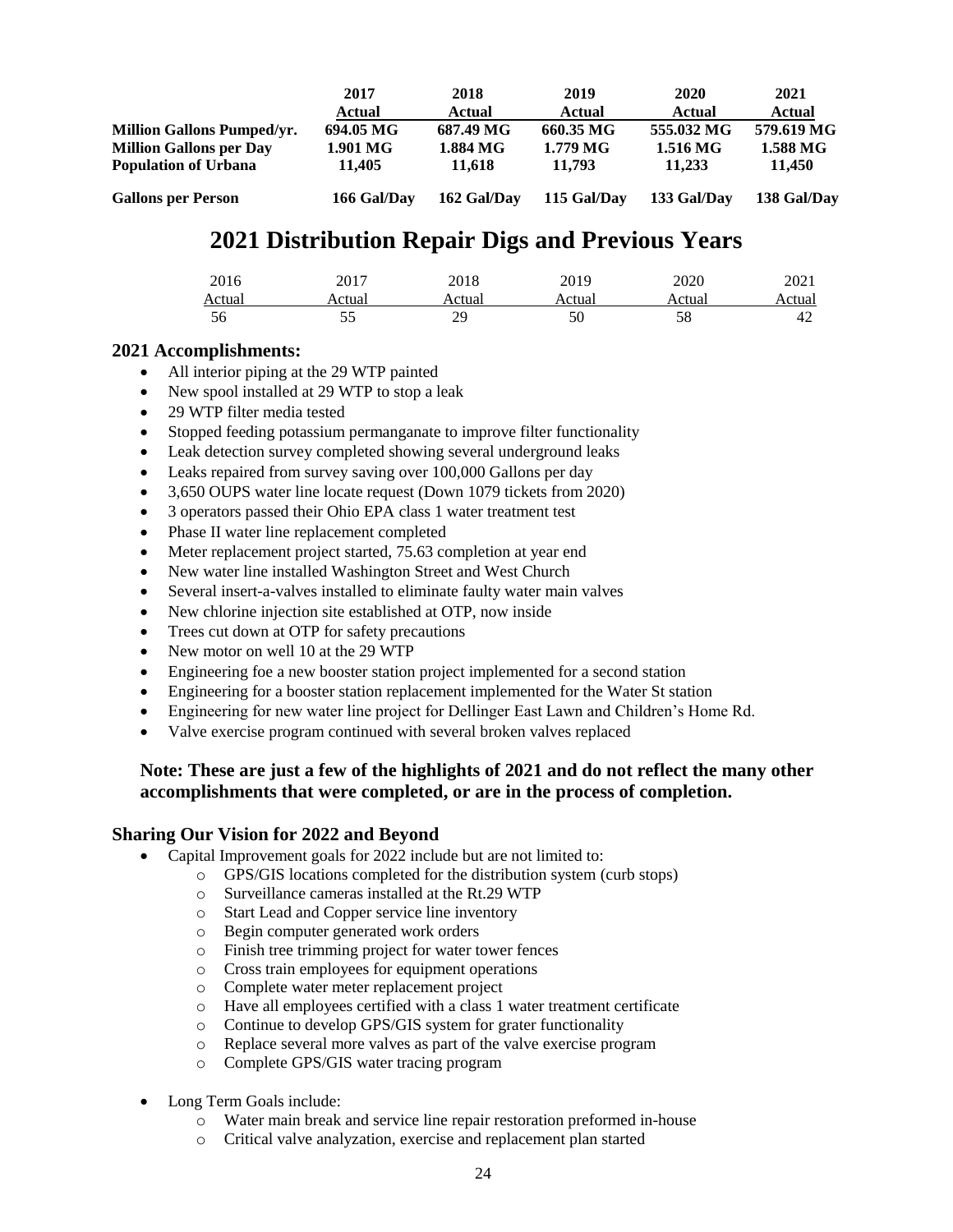- o Backflow data to be transferred into GPS/GIS program
- o Grimes Circle waterline loop to Airport
- o Water line replacement in critical areas with severe past break history
- o S. walnut Street and Eichelberger Street water line relocation
- o Water Modeling Study incorporated into GPS/GIS system
- o State Route 29 WTP Iron/Manganese Filter Discharge to sanitary system
- o Complete study for Old Troy Pike WTP take-over from Honeywell
- o East end water tower addition

It has been a very successful year for the Water Division with the challenges that this year has brought as a new normal. I am proud to report that every task that was presented to the water department was completed in a timely and professional manner. When it looked like we may not make our goal, another department was always willing to step in and helped us complete our mission. I am equally proud that we also never failed to help out in other departments to help them meet their goals as well. We have a great team combined altogether in all the departments.

### **Water Reclamation Facility (WRF) Zachary Herrmann: Supervisor**

The City of Urbana currently operates a 4.5 million Gallon per Day (MGD) Water Reclamation Facility, NPDES Permit No. 1PD00011\*PD, effective December 1, 2020, and treats the municipal wastewater from the City and parts of Champaign County. The Plant is responsible for protecting the waters of the State of Ohio from pollution and is defined as a Publicly Owned Treatment Works (POTW). The NPDES Permit also requires the City to collect, sample, and treat all wastewater to very stringent standards, and requires the City to manage, monitor, and enforce an Industrial Pretreatment Program for all industries that discharge wastewater into the City's sanitary sewer system. The City of Urbana had 5 Industrial Users permitted under the Pretreatment Program in 2021. The IU's currently account for approximately 35% of Urbana's total daily flow. In addition to protecting waters of the State, the City of Urbana is regulated by the State of Ohio to protect public health.

### **2021 Year in Review**

- During the 2021 calendar year, the WRF treated 511 million gallons of wastewater, with an average daily flow of 1.312 MGD.
- The WRF Recorded a total of 43.9" of precipitation in 2021. This was a 6.3% decrease and 2.87" less than 2020, but 3.9" above the 30-year average.
- As a by-product of domestic and industrial wastewater treatment, the City of Urbana land applied 366 dry tons of bio-solids throughout 2021.
- The City of Urbana operates and maintains a Septage Receiving Facility with 14 registered haulers. In 2021, we accepted 5.2 million gallons of septic tank waste originating from Champaign and Clark counties. This was a 9.5% decrease to the amount of septage received in 2020.
- The WRF replaced the septage receiving station unit with an upgraded machine capable of up to 650 gpm. The facility is currently in the construction phase of the Septage Receiving and EQ Basin upgrade. The completed project will allow the septage haulers to unload their trucks quicker and to a storage tank where the screened septage waste can be pumped into the treatment process at a consistent rate. In return, improving the biological treatment process throughout the facility.
- Urbana's industrial pretreatment group conducted 2 sampling events and an annual inspection for each of the 5 industrial users in the pretreatment program. In 2021, there were no significant noncompliance violations that occurred.
- The WRF completed a phosphorus sampling event throughout 2021. Results of the study were used to organize a Phosphorus Elimination Evaluation Plan that was submitted to the Ohio EPA as required by the facility's NPDES permit.
- Urbana's NPDES permit also required a local limits study to reevaluate the facilities capabilities, and pollutant concerns. There have been no changes required for Urbana's current local limits.
- The City of Urbana currently has 3 staff members that hold State of Ohio operator certification Class III wastewater licenses, 3 staff members with class I wastewater license, and 1 staff member with a class I collections license.

Staff also oversees the Ohio EPA regulated Compost Facility located on Muzzy Rd. In 2021, the compost facility was unmanaged, but received an estimated 14,950 cu/yds of yard and tree waste.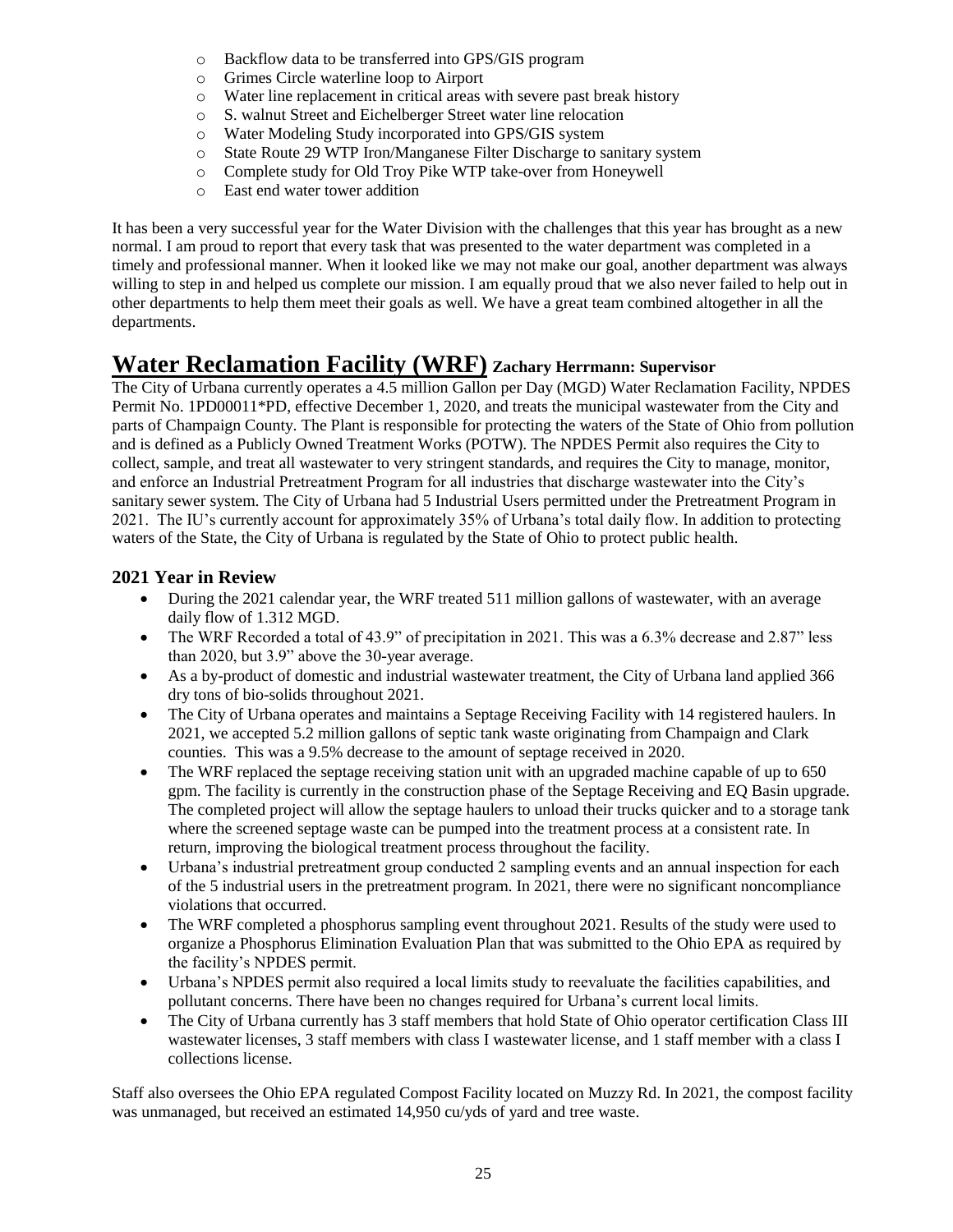### **2022 and Beyond**

- Assist staff with professional development goals
- Continued plant maintenance and modifications for equipment longevity, and operational efficiency
- Complete the septage receiving upgrade and equalization basin install
- Study and implement more control of our BNR (biological nutrient removal) process to meet new, and future water quality standards, as efficiently as possible.

The City of Urbana WRF staff is dedicated to serving the citizens of Urbana, while improving water quality and protecting the recreational uses of the Mad River.

### **Sewer Brad Yost: Supervisor**

The City of Urbana maintains 77 miles of sanitary sewer and 3 major lift stations located at the Vancrest Nursing Home, Melvin Miller Park and The Woodruff Farm.

- We received 70 sewer calls due to potential back-ups. Increase of 5 calls over 2020.
- Staff completed 14 sanitary sewer digs, 6 more than 2020.
- Staff completed 60 camera inspections of sewer laterals; a free service offered by the City to the citizens of Urbana. We doubled over 2020.
- We also performed 80 hydro excavations either for the Water Division. This is an increase of over 20 from 2020 mainly due to the amount of construction and water valve locating.
- We also performed 3,650 locates for OUPS. This is a decrease of 1,079 tickets over 2020.
- The Urbana Sewer staff coordinates the monitoring of the closed landfill located at Children's Home Rd. including quarterly gas monitoring. We installed a new sump pit 2021.
- Staff hauled 120,000 gallons of back flush water from old troy pike and State Route 29 water plants to the WRF.
- Staff cleaned and inspected over 24,000 feet of sanitary sewer main line.
- Staff replaced 50 manholes in our Manhole Replacement Program; 18 of those were storm manholes; 32 of those were sanitary manholes. 50 additional manholes were replaced during paving projects and were completed my contractors. We would have completed more manholes but due to parts shortage for our manhole saw we were unable to complete.

### **Sharing Our Vision for 2022 and Beyond**

- Staff has completed cleaning and camera inspection of sanitary sewer in the  $3<sup>rd</sup>$  Ward with plans to complete the 4<sup>th</sup> Ward by year end. This was not completed in 2021.
- Staff spec'd a new pickup truck that we hope to take delivery in 2022.
- We were able to hire an additional person starting in January 2022.
- Our goal is to repair and or replace 70 manholes this year.
- We will be updating the Park pump station with brand new equipment.
- All of our pump stations will be outfitted with SCDATA equipment that will allow us to livestream pump station data.

### **Street Mark Muirhead: Supervisor**

### **Activity Summary:**

- Street Maintenance:
	- $\circ$  Responsible for over seventy (70) miles of roadway within the corporation limits.
	- o Weather cooperated in mid-December which allowed us to run our street sweeper 52 hours cleaning the main routes, secondary streets, and many side streets throughout town. Collected 107 tons of debris over the year.
	- $\circ$  Supported all other public works departments with various projects requiring heavy equipment needs. The trained operators and the heavy equipment all come from this department.
	- o Mark Muirhead, the new street supervisor returned to the city and began in his new role on December 6<sup>th</sup> due to Colin Stein's retirement after 16 years in that position.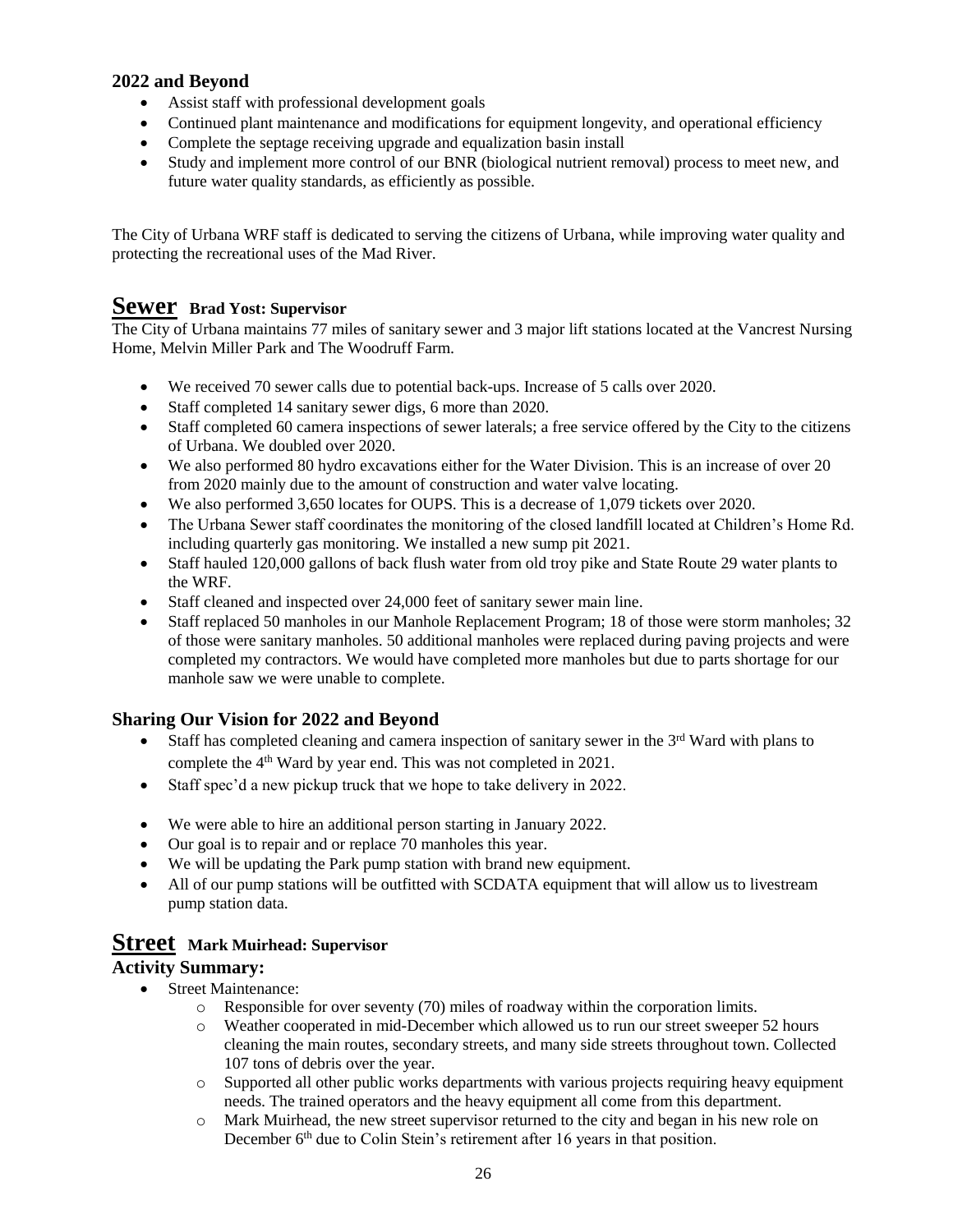- Mark brings a fresh perspective, as well as a wealth of experience and knowledge to the department.
- o Replaced 7 catch basins throughout Urbana to improve our storm water collections.
- $\degree$  2021 recorded a below average snowfall mainly in the 4<sup>th</sup> quarter resulting in the use of 602 tons of salt.
- o Began the design, implementation and tweaking of numerous computer programs for reporting and record keeping electronically rather than on paper. Programs include but are not limited to work orders, force accounts between departments, snow and salt time, usage and cost reporting.

### **Sharing Our Vision for 2022 and Beyond**

- Launch the new asphalt repair program for utility digs and street repairs
- Complete street sign GPS/GIS inventory program
- Initiate design and pricing for salt building replacement
- Continuation of efforts to fine tune and us computer programs and spreadsheets for tracking time and costs associated with the department's events and daily work.

### **TECHNOLOGY**

### **CCTSS Seth Markin: CEO**

**CCTSS LLC,** continues to successfully administer full technology support to the City of Urbana. Their processes and vision to keep the City offices current in the latest trends while maintaining budgetary limits, are integral in allowing all of our departments to deliver the best service possible to our residents.

### **Completed Projects 2021**

- Phase 1a of Network Disaster Recovery offsite data center project.
- Unitrends secondary offsite backup project
- Xencenter offsite Hypervisor Project
- Phone System Cloud Migration/Hosted Project
- WSUS Windows Server Update Services Project
- Internal Security Audit
- Network Architecture Assessment
- Security Policy Revision
- Threat Response Assessment
- Disaster Recovery Documentation and Procedure Testing

### **Sharing Our Vision for 2022 and Beyond**

- Firewall Replacements
	- o Water Reclamation Facility
	- o Grimes Field Airport
	- o Melvin Miller City Park
- Core Switch Replacements
	- o Administration
	- o Fire Dept.
	- o Police Dept.
- Street/Water Dept IP Scheme Change
- Network Restructure Project
	- o Migrate all VLANS to Firewall
	- o Dynamic Routing
	- o SD-WAN failover
- Phase 1b  $& 2$  Network Disaster Recovery
	- o Hypervisor Migration and Update Project Data Center A & B
	- o VM Replication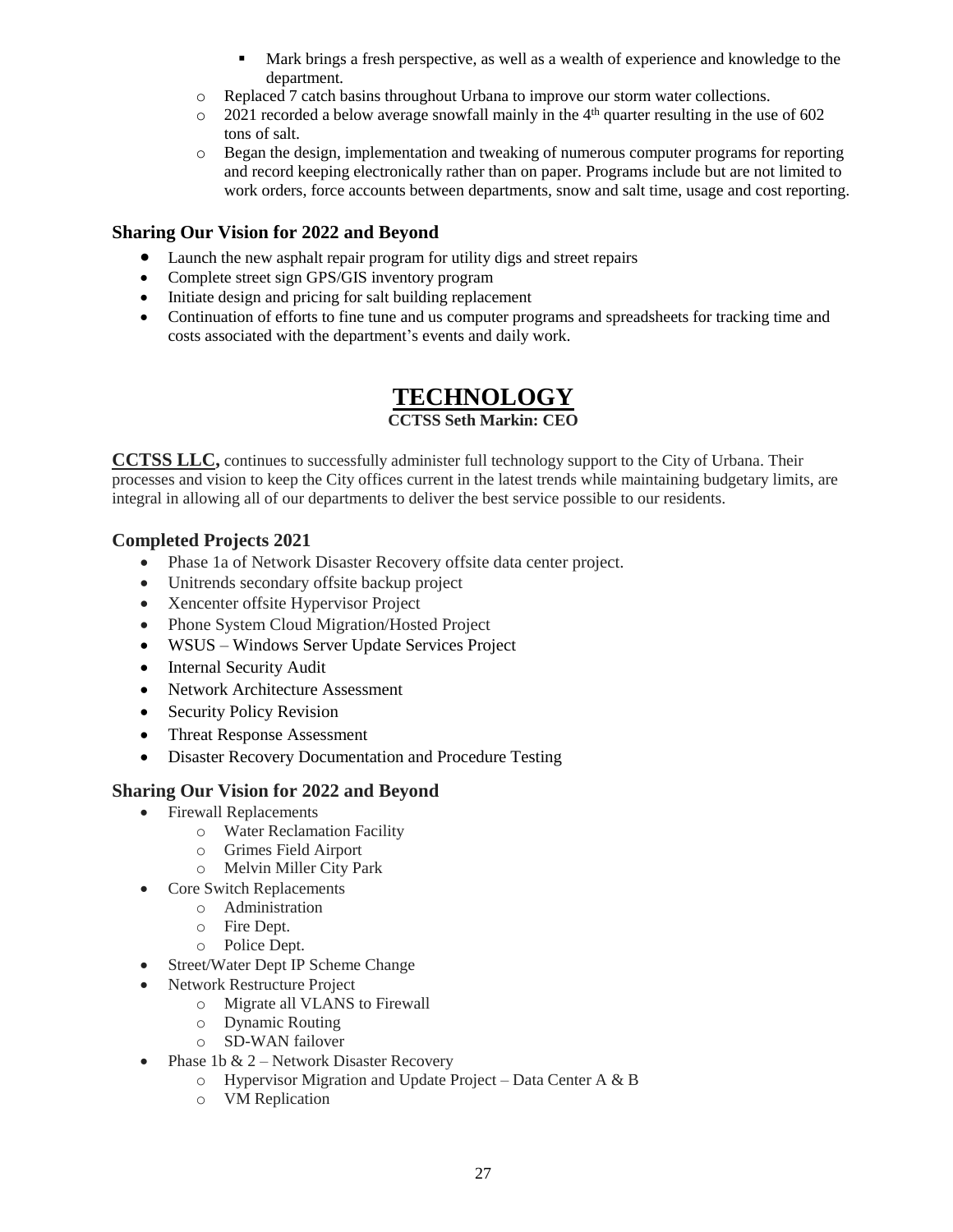### **ZONING & COMPLIANCE**

**Preston Carter: Zoning Officer**

### **Overview**

The Department of Zoning & Compliance, comprised of 2 full-time employees, is tasked with administering and enforcing the City of Urbana's Zoning Code, Nuisance Code, Vacant Building Registration Program, as well as miscellaneous codes including, but not limited to, Floodplain Regulations, Weed Control, and Health, Safety, & Sanitation Codes. The Department and its staff coordinate with multiple City Departments, County Agencies, and Private Organizations to accomplish its goal of protecting and preserving the public's health, safety, and welfare. Without the help and cooperation of the Engineering Department, Community Development Department, Fire Department, Police Department, Law Department, Parks and Recreation, Finance Department, and City Administration, we would not have been able to accomplish so much in 2021. The department also received valuable assistance from the Champaign Economic Partnership (CEP) and the Champaign County Auditor, Treasurer, Building, and Health Departments. We are extremely grateful for your work and service which led to a productive year.

### **Zoning**

The primary function of zoning is to promote the health, safety, morals, and general welfare of the City of Urbana. The City is divided into eight different zoning districts which aim to separate unharmonious land uses and provide specific rules and regulations that protect the city and its citizens from incompatible land use and development.

In 2021, the department issued 153 zoning related permits:

- 50 Accessory Permits
- 49 Fence Permits
- 29 Principal Structure Permits
- 23 Sign Permits
- 2 Flood Plain Permits

### **Zoning Boards & Commission**

There are three zoning boards & commissions the city uses for secondary review and recommendations for development proposals and code or map updates. Department staff accepts applications from the public to these boards, creates agendas, minutes, staff reports, and packets.

Planning Commission: The Planning Commission is responsible for reviewing all site plans, exterior modifications to structures in the Commercial Corridor Overlay District, and all proposed amendments to the City of Urbana Zoning Map or Code.

In 2021, the Planning Commission reviewed 30 proposals including:

- Site Plan for the Q3/JMC redevelopment by TIS Properties
- Site Plan for Ultra-Met Manufacturing expansion and new parking area
- Site Plan for Urbana Dental Smiles expansion
- Site Plan for Pet Clinic of Urbana expansion
- Site Plan for Arby's remodel
- Site Plan for a new structure at the Champaign County Complex
- Site Plan for Dunkin Donuts
- Site Plan for new Sutphen facility
- Multiple Zoning Map updates
- Multiple sign proposals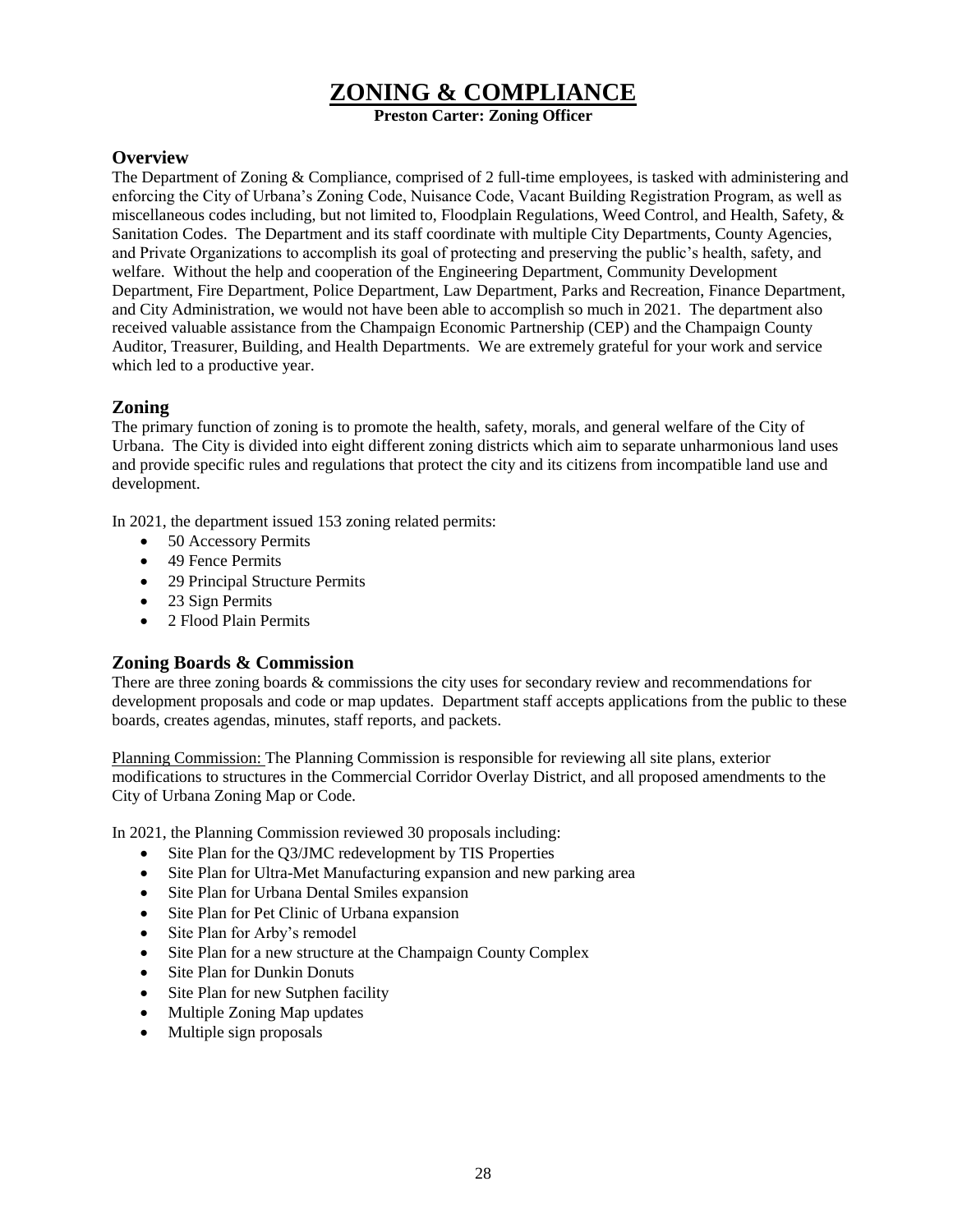Design Review Board: The Design Review Board advises upon development activity and exterior modifications in the City Center Heritage Overlay District (Downtown).

In 2021, the Design Review Board reviewed 25 proposals including:

- Skylight Lofts remodel
- The Merchant remodel
- Urbana Youth Center remodel/addition
- Urbana Brewing Company remodel
- Gloria Theater remodel
- Multiple Sign Proposals

Board of Zoning Appeals: The Board of Zoning Appeals hears and decides on appeals regarding any alleged error in determinations made by the Zoning & Compliance Officer. The Board also authorizes variances to the zoning code not be contrary to the public interest. Finally, they review applications for conditional uses and make determinations on acceptance or rejection of the requests.

In 2021, the Board of Zoning Appeals heard 46 cases. The variances requested included:

- Front, rear and side setbacks
- Paving requirements for parking areas and driveways
- Minimum lot area and width
- Minimum floor area
- Accessory structure with no principal structure

### **Nuisance**

The primary function of the nuisance code is to eradicate situations that pose a threat to the public health, safety, or welfare of the City of Urbana. In total, 142 code violations were issued. These included:

- 64 violations for inoperative and/or unlicensed vehicles
- 37 violations for accumulation of trash and debris
- 25 violations for indoor furniture stored outdoors
- 16 other violations

In addition, we oversaw the city's first "self-help" summary abatement of a long time, chronic nuisance property.

### **Weed Control**

Between the months of May and October, property owners, or persons in charge of a property, are required to cut down and remove any weeds, grass, or vines that are in excess of ten inches in height. Failure to comply with this ordinance will result in the City abating the issue and charging the property owner a fee as designated by the Board of Control.

In 2021, the City's Parks and Recreation Department, on behalf of the Zoning & Compliance Department completed the following:

- Abated Weed Control Nuisances at 28 different locations within the City of Urbana
- On 61 different occasions, sent workers to these properties to mow or cut down overgrown weeds or grass.
- As a result, the City Finance Department billed or assessed property owners for a total of \$11,380.00

### **Lodging Tax**

The department assists the Finance Department with the Lodging Tax Ordinance by making sure that every lodging establishment within the City has been registered and follows the requirements set forth in the ordinance. In 2021, we issued 3 new Lodging Tax Certificates.

### **Communications**

The number of communications the Department receives from the public is directly correlated to our output. These communications come in many forms including, phone calls, and emails. Much of our time is dedicated to handling, processing, and returning communications, in addition to researching questions received from the public.